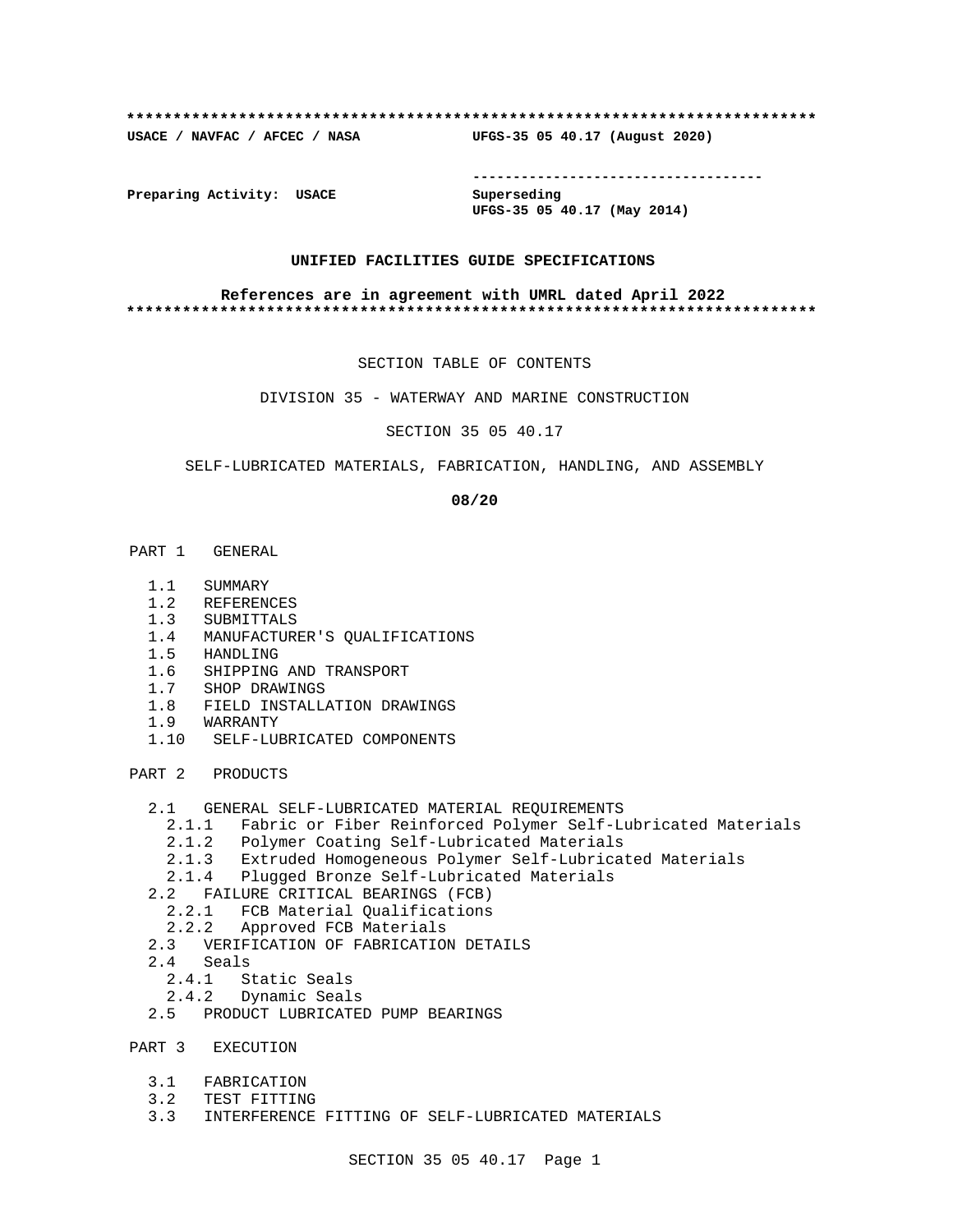- 3.3.1 Preparation of Interference Fit Surfaces
- 3.3.2 Press-Fitting
- 3.3.3 Shrink-Fitting
- 3.4 MECHANICAL FASTENING OF SELF-LUBRICATED COMPONENTS
- 3.5 BONDING INSTALLATION
- 3.6 INSTALLATION PLAN<br>3.7 VERIFYING DIMENSIO
- 3.7 VERIFYING DIMENSIONS AFTER INSTALLATION
- 3.8 ASSEMBLY OF MATING COMPONENTS
	- 3.8.1 Cleaning
	- 3.8.2 Seal Installation
	- 3.8.3 Final Installation
- 3.9 ACCEPTANCE TESTING
	- 3.9.1 Test Operation and Monitoring
	- 3.9.2 Test Report
- 3.10 OPERATION AND MAINTENANCE MANUALS
- 3.11 TRAINING
- -- End of Section Table of Contents --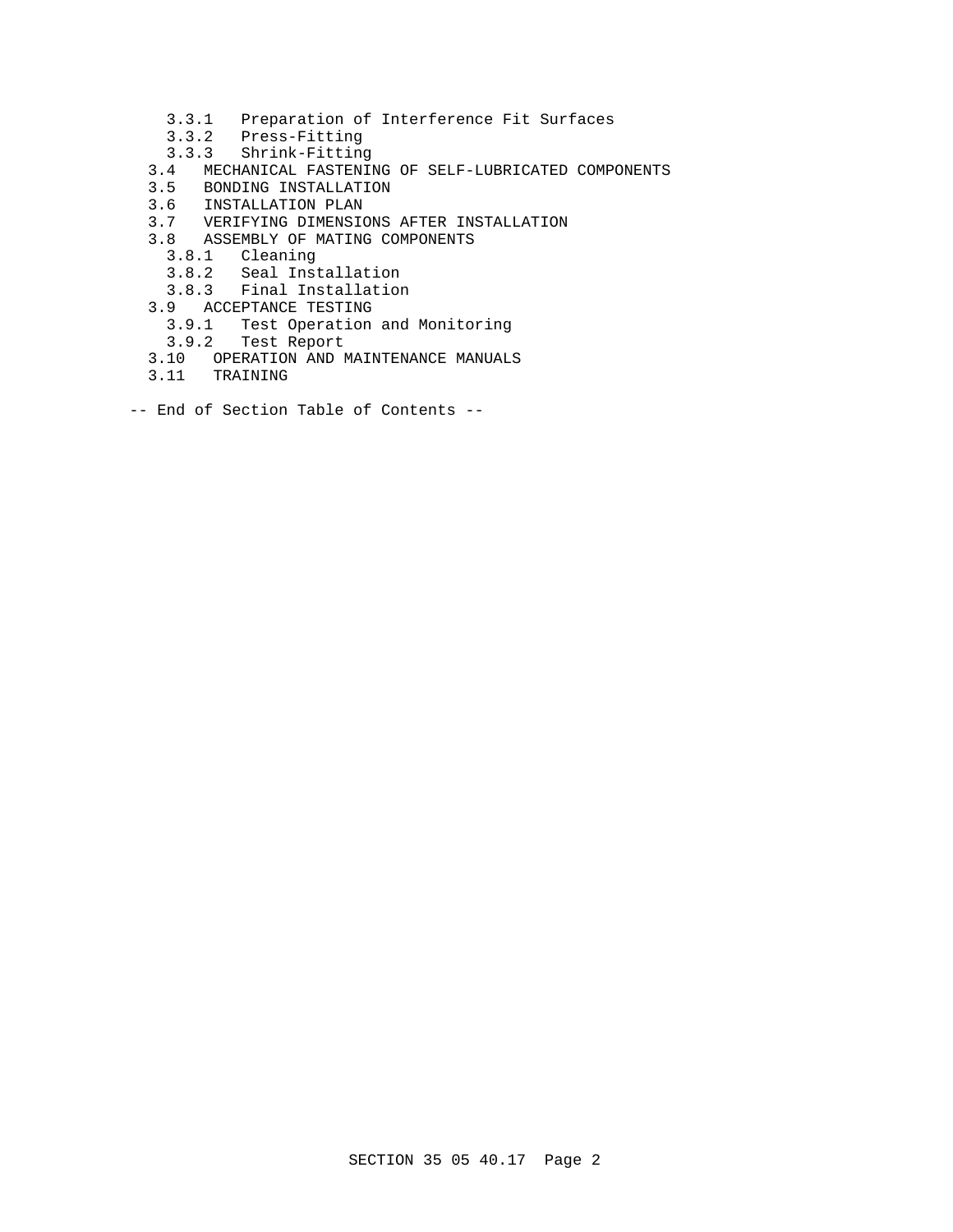**\*\*\*\*\*\*\*\*\*\*\*\*\*\*\*\*\*\*\*\*\*\*\*\*\*\*\*\*\*\*\*\*\*\*\*\*\*\*\*\*\*\*\*\*\*\*\*\*\*\*\*\*\*\*\*\*\*\*\*\*\*\*\*\*\*\*\*\*\*\*\*\*\*\***

**USACE / NAVFAC / AFCEC / NASA UFGS-35 05 40.17 (August 2020)**

**------------------------------------**

**Preparing Activity: USACE Superseding**

**UFGS-35 05 40.17 (May 2014)**

### **UNIFIED FACILITIES GUIDE SPECIFICATIONS**

**References are in agreement with UMRL dated April 2022 \*\*\*\*\*\*\*\*\*\*\*\*\*\*\*\*\*\*\*\*\*\*\*\*\*\*\*\*\*\*\*\*\*\*\*\*\*\*\*\*\*\*\*\*\*\*\*\*\*\*\*\*\*\*\*\*\*\*\*\*\*\*\*\*\*\*\*\*\*\*\*\*\*\***

### SECTION 35 05 40.17

SELF-LUBRICATED MATERIALS, FABRICATION, HANDLING, AND ASSEMBLY **08/20**

#### **\*\*\*\*\*\*\*\*\*\*\*\*\*\*\*\*\*\*\*\*\*\*\*\*\*\*\*\*\*\*\*\*\*\*\*\*\*\*\*\*\*\*\*\*\*\*\*\*\*\*\*\*\*\*\*\*\*\*\*\*\*\*\*\*\*\*\*\*\*\*\*\*\*\***

**NOTE: This guide specification covers self-lubricated bearing materials for waterway and marine construction. These bearing materials are used for lock and dam applications ranging from critical bearing applications to light duty and electro-galvanic isolating applications. This spec has been developed for USACE Civil Works projects.**

**In accordance with ER 10-1-53, the USACE Hydroelectric Design Center (HDC) in Portland OR is designated as the Mandatory Center of Expertise (MCX) for hydropower engineering and design. HDC's policy is to use self-lubricating materials in hydroturbine applications. For applications involving turbines, consult HDC (Phone: 503-808-4250).** 

**Sections have also been included on self-lubricated bearings used for product lubricated vertical shaft pumps. Product lubricated pump bearings are used for applications that require minimizing or eliminating the exposure to petroleum lubricants to be in compliance with environmental, biological, or other applicable regulations.**

**Adhere to** UFC 1-300-02 **Unified Facilities Guide Specifications (UFGS) Format Standard when editing this guide specification or preparing new project specification sections. Edit this guide specification for project specific requirements by adding, deleting, or revising text. For bracketed items, choose applicable item(s) or insert appropriate information.**

**Remove information and requirements not required in respective project, whether or not brackets are present.**

**Comments, suggestions and recommended changes for**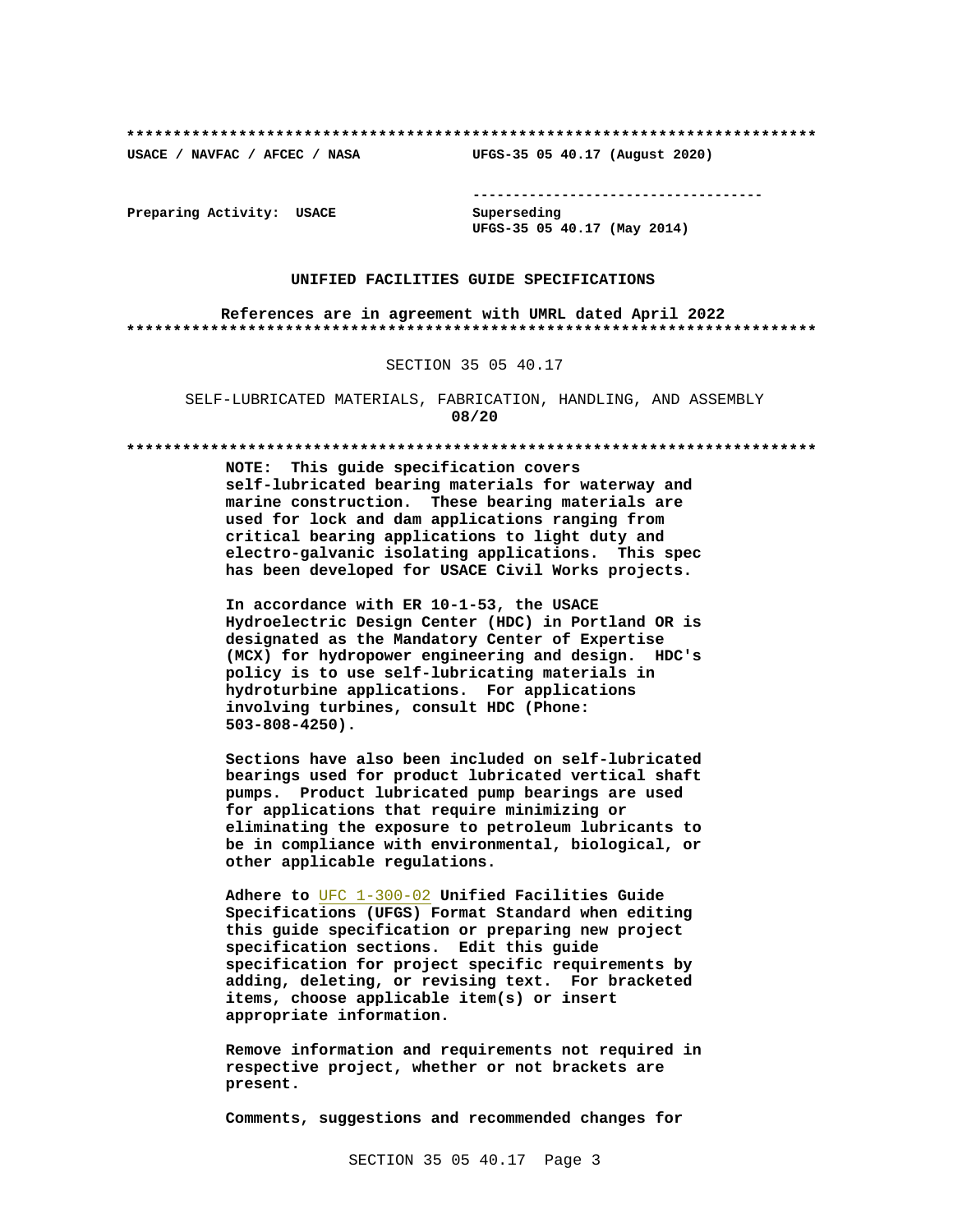**this guide specification are welcome and should be submitted as a** Criteria Change Request (CCR)**. \*\*\*\*\*\*\*\*\*\*\*\*\*\*\*\*\*\*\*\*\*\*\*\*\*\*\*\*\*\*\*\*\*\*\*\*\*\*\*\*\*\*\*\*\*\*\*\*\*\*\*\*\*\*\*\*\*\*\*\*\*\*\*\*\*\*\*\*\*\*\*\*\*\***

### PART 1 GENERAL

#### **\*\*\*\*\*\*\*\*\*\*\*\*\*\*\*\*\*\*\*\*\*\*\*\*\*\*\*\*\*\*\*\*\*\*\*\*\*\*\*\*\*\*\*\*\*\*\*\*\*\*\*\*\*\*\*\*\*\*\*\*\*\*\*\*\*\*\*\*\*\*\*\*\*\***

**NOTE: Use this guide specification in conjunction with EM 1110-2-1424 LUBRICANTS AND HYDRAULIC FLUIDS, EM 1110-2-2610 Mechanical and Electrical Design for Lock and Dam Operating Equipment, and EM 1110-2-3105 Mechanical and Electrical Design of Pumping Stations.**

**Users of this specification should understand that successful performance of self-lubricated materials relies on factors that are not covered under the scope of this specification. These factors include but are not limited to accurate estimation of applied loads, adequate alignment of self-lubricated parts including their housings and running surfaces, and adequate stiffness of housings and running surfaces to match the loading assumptions made.**

**Designers need to be aware that self-lubricated parts and materials have many differences in properties and behavior from traditional metallic supplied-lubricant bearings. Successful design of self-lubricated bearing systems relies on designers that understand these differences as well as acceptable design practices for self-lubricated materials. Designers unfamiliar with self-lubricated components, at a minimum, should have their designs and assumptions thoroughly checked by qualified individuals familiar with self-lubricated material systems.**

**It is common for minor design details, such as final tolerances and fits, to be left for the construction contractor to determine (in coordination with the self-lubricated material manufacturer). However, construction contractors typically are not qualified to perform the complete design for self-lubricated bearing systems. As discussed above successful design of self-lubricated bearing systems requires detailed knowledge of both the application and self-lubricated materials. Using construction contractors to perform the design of self-lubricated bearing systems is not recommended.**

**Designers are responsible to consult self-lubricated material manufacturers to verify that the products being used are appropriate for the application. Self-lubricated material manufacturers should also be consulted to verify the use of other appropriate design details such as bearing wall thicknesses, installation fits, mating materials, surface conditions, running clearance fits, edge chamfers.**

**Some self-lubricated components are susceptible to**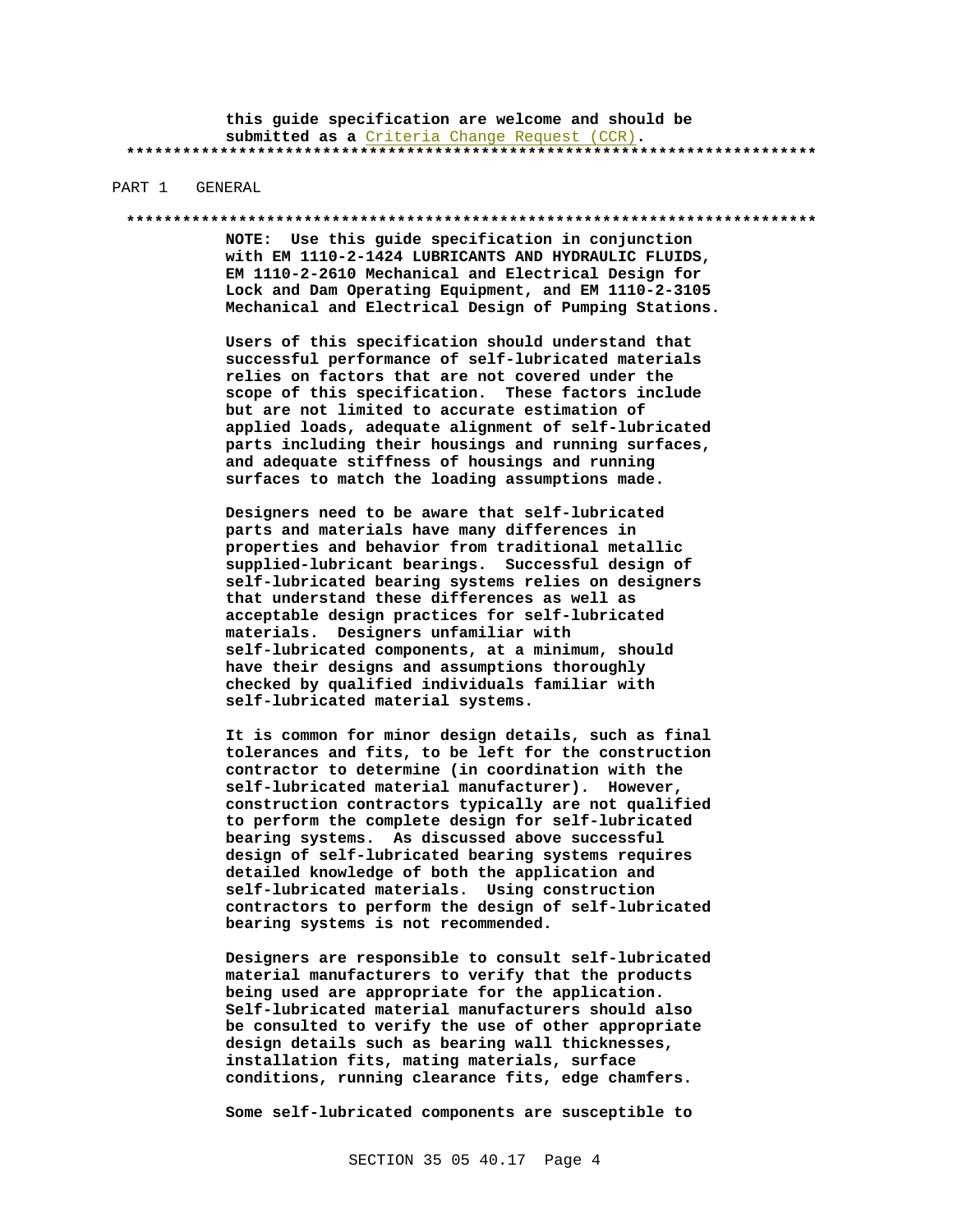damage caused by edge loading. The test procedure outlined in CERL Technical Report 99/104, Greaseless Bushings for Hydropower Applications tests the edge loading properties of materials with a tapered test sleeve. The slope of the tapered test sleeve is  $0.229$  degrees  $(0.004" / 1.000")$ . Actual installations should be held to tighter alignment requirements than this procedure tests for. Define required alignment of self-lubricated components on the contract plans in accordance with an applicable code such as ASME Y14.5 - Dimensioning and Tolerancing.

Consider including self-lubricated material fabricator qualifications and self-lubricated material installation plans as evaluation criteria used to select a contractor.

Include in drawings a complete design indicating the character of the work to be performed and giving the dimensions, quantity, location, assembly details, and installation details of each self-lubricated component, housing, and associated running surface.

Information has been included in this specification for product lubricated pump bearings. This information has been included as many of the materials used to construct these bearings are the same as the materials covered in this specification for other lock and dam applications. This specification assumes the pump manufacturer will be responsible to select the appropriate product lubricated bearings. The information in this specification has been limited to the list of parameters that need to be specified to allow the pump manufacturer to select appropriate bearings. Product lubricated information in this specification should be copied to the applicable pump specification for use. 

#### $1.1$ SUMMARY

This section specifies fabrication, handling, cleaning, and installation requirements for self-lubricated materials and their mating running surfaces.

#### **REFERENCES**  $1.2$

NOTE: This paragraph is used to list the publications cited in the text of the guide specification. The publications are referred to in the text by basic designation only and listed in this paragraph by organization, designation, date, and title.

Use the Reference Wizard's Check Reference feature when you add a Reference Identifier (RID) outside of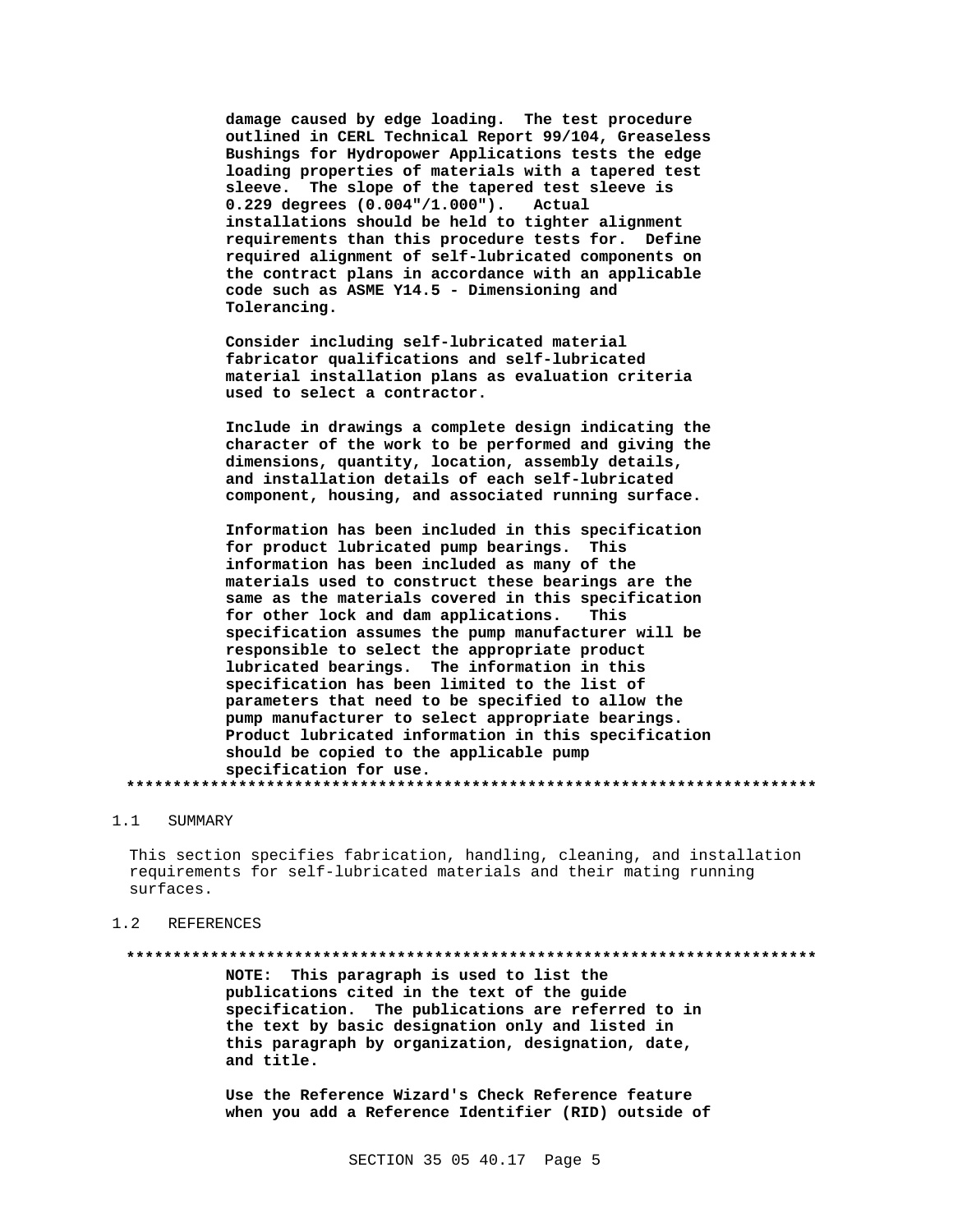| the Section's Reference Article to automatically<br>place the reference in the Reference Article. Also<br>use the Reference Wizard's Check Reference feature<br>to update the issue dates. |  |
|--------------------------------------------------------------------------------------------------------------------------------------------------------------------------------------------|--|
| References not used in the text will automatically<br>be deleted from this section of the project<br>specification when you choose to reconcile                                            |  |
| references in the publish print process.                                                                                                                                                   |  |

The publications listed below form a part of this specification to the extent referenced. The publications are referred to within the text by the basic designation only.

ASTM INTERNATIONAL (ASTM)

| <b>ASTM A148/A148M</b> | (2020; E 2020) Standard Specification for<br>Steel Castings, High Strength, for<br>Structural Purposes                                        |
|------------------------|-----------------------------------------------------------------------------------------------------------------------------------------------|
| <b>ASTM A564/A564M</b> | (2019) Standard Specification for<br>Hot-Rolled and Cold-Finished Age-Hardening<br>Stainless Steel Bars and Shapes                            |
| ASTM B584              | (2014) Standard Specification for Copper<br>Alloy Sand Castings for General<br>Applications                                                   |
| ASTM B929              | (2017) Standard Specification for<br>Copper-Nickel-Tin Spinodal Alloy Rod and<br>Bar                                                          |
| ASTM D149              | (2020) Dielectric Breakdown Voltage and<br>Dielectric Strength of Solid Electrical<br>Insulating Materials at Commercial Power<br>Frequencies |
| ASTM D412              | (2016) Standard Test Methods for<br>Vulcanized Rubber and Thermoplastic<br>Elastomers - Tension                                               |
| ASTM D570              | (1998; E 2010; R 2010) Standard Test<br>Method for Water Absorption of Plastics                                                               |
| ASTM D695              | (2010) Standard Test Method for<br>Compressive Properties of Rigid Plastics                                                                   |
| ASTM D2240             | (2015; E 2017) Standard Test Method for<br>Rubber Property - Durometer Hardness                                                               |
| ASTM D3846             | (2008) Standard Test Method for In-Plane<br>Shear Strength of Reinforced Plastics                                                             |
|                        |                                                                                                                                               |

U.S. ARMY CORPS OF ENGINEERS (USACE)

| CERL TR 99/104 |  | (1999) Greaseless Bushings for Hydropower   |  |
|----------------|--|---------------------------------------------|--|
|                |  | Applications: Program, Testing, and Results |  |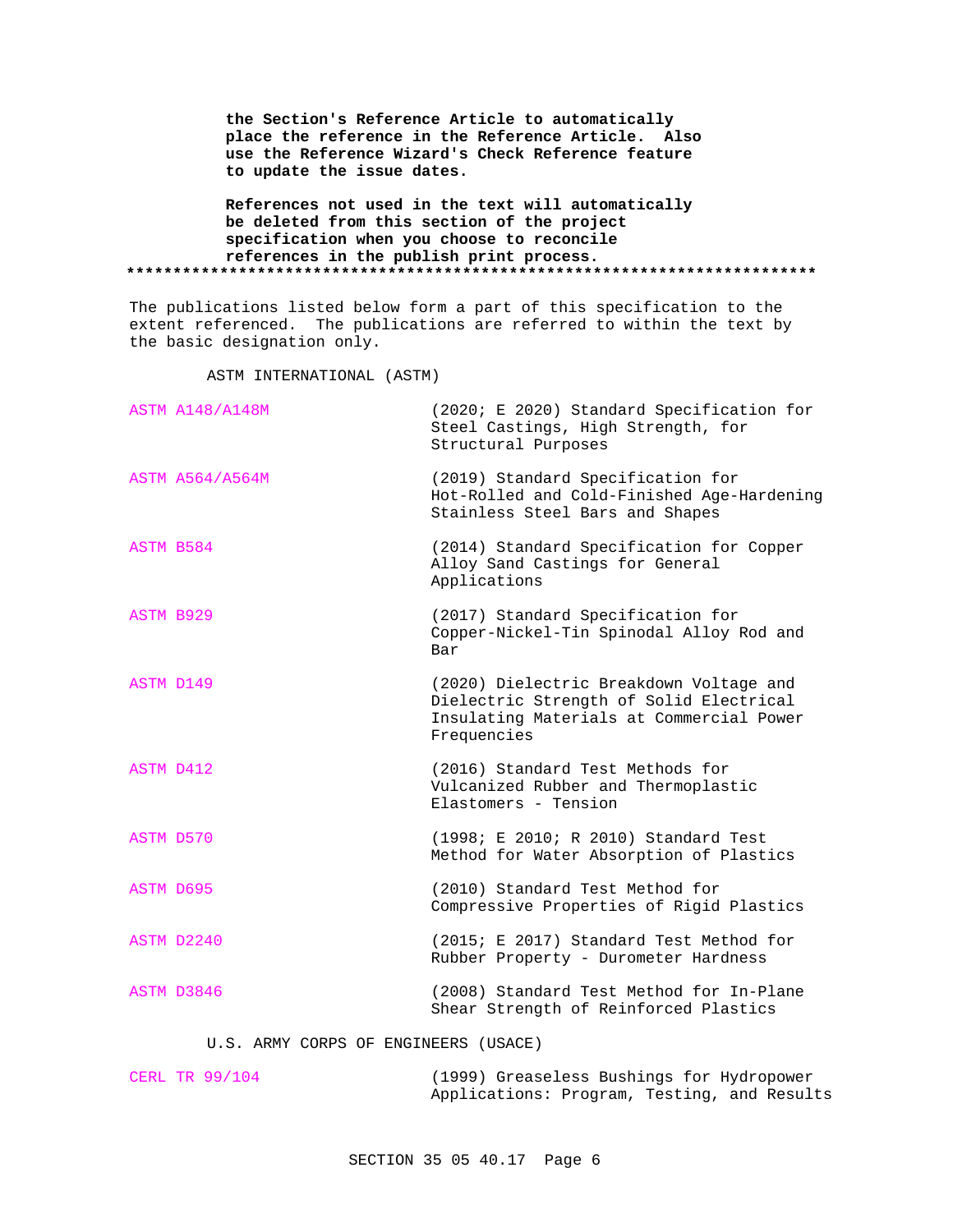### 1.3 SUBMITTALS

NOTE: Review submittal description (SD) definitions in Section 01 33 00 SUBMITTAL PROCEDURES and edit the following list, and corresponding submittal items in the text, to reflect only the submittals required for the project. The Guide Specification technical editors have classified those items that require Government approval, due to their complexity or criticality, with a "G." Generally, other submittal items can be reviewed by the Contractor's Quality Control System. Only add a "G" to an item, if the submittal is sufficiently important or complex in context of the project.

For Army projects, fill in the empty brackets following the "G" classification, with a code of up to three characters to indicate the approving authority. Codes for Army projects using the Resident Management System (RMS) are: "AE" for Architect-Engineer; "DO" for District Office (Engineering Division or other organization in the District Office); "AO" for Area Office; "RO" for Resident Office; and "PO" for Project Office. Codes following the "G" typically are not used for Navy, Air Force, and NASA projects.

The "S" classification indicates submittals required as proof of compliance for sustainability Guiding Principles Validation or Third Party Certification and as described in Section 01 33 00 SUBMITTAL PROCEDURES.

Choose the first bracketed item for Navy, Air Force and NASA projects, or choose the second bracketed item for Army projects. 

Government approval is required for submittals with a "G" or "S" classification. Submittals not having a "G" or "S" classification are [for Contractor Quality Control approval.][for information only. When used, a code following the "G" classification identifies the office that will review the submittal for the Government.] Submit the following in accordance with Section 01 33 00 SUBMITTAL PROCEDURES:

SD-01 Preconstruction Submittals

Assembly and Installation Plan; G

SD-02 Shop Drawings

Shop Drawings; G

[Field Installation Drawings]; G

SD-03 Product Data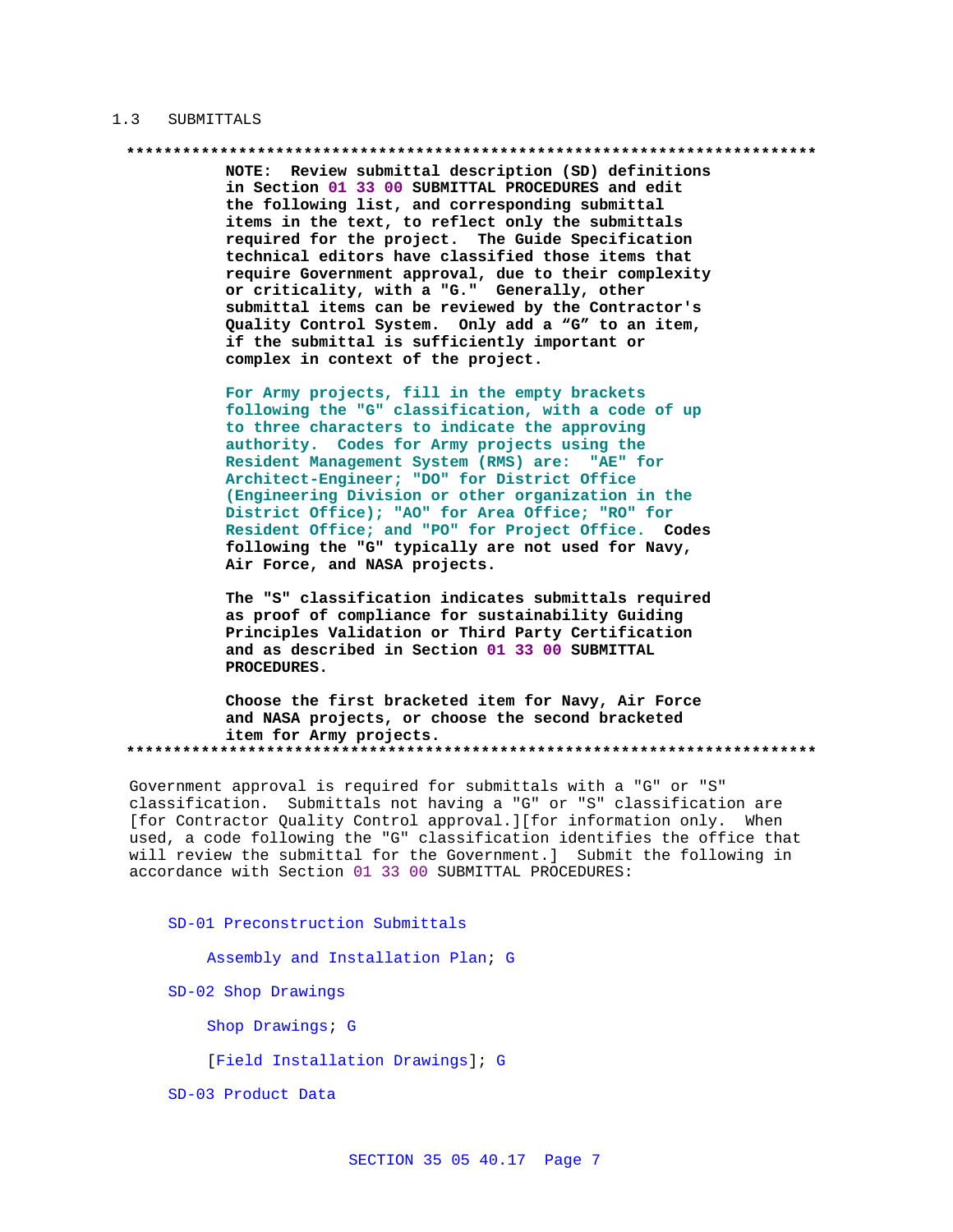Self-Lubricated Material Product Data; G

[Seal Product Data; G]

SD-07 Certificates

[Manufacturer's Experience Record; G]

[Self-Lubricated Material Manufacturer's Warranty]; G

[FCB Material Certifications; G]

SD-09 Manufacturer's Field Reports

Post-Assembly QC Report

Acceptance Test Report

SD-10 Operation and Maintenance Data

Operation and Maintenance Manuals; G

[1.4 MANUFACTURER'S QUALIFICATIONS

## NOTE: This requirement doesn't't add much value if

only FCB materials are being specified because products are limited to a prequalifed list. If only FCB materials are being specified removing this section is recommended. 

Self-lubricated material manufacturer must have a minimum of 5 years experience in manufacturing self-lubricated materials. Submit a Manufacturer's Experience Record which details the number of years the manufacturer has been fabricating self-lubricated materials and a description of at least [five][three][one][\_\_\_\_\_] previous, separate, similar installations within the last 5 years.

#### $11.5$ HANDLING

Handle self-lubricated components in a manner that does not damage or deform the self-lubricated material. Handle components that are the mating running surfaces of self-lubricated materials in a manner that does not damage or scratch the surface finish of the running surfaces. Do not allow self-lubricated components or their mating running surfaces to come into contact with chains, shackles, hooks, wire ropes, or other rigging that can damage them. Perform lifting, maneuvering, and securing of self-lubricated components and their mating running surfaces with fabric straps or other non-marring rigging. Replace self-lubricated components and components that are the mating running surfaces of self-lubricated components, at no cost to the Government, if they are scratched, nicked, chipped, marred, or otherwise damaged prior to the Government taking possession of the component.

#### SHIPPING AND TRANSPORT  $1<sub>6</sub>$

Package self-lubricated components and components that are the mating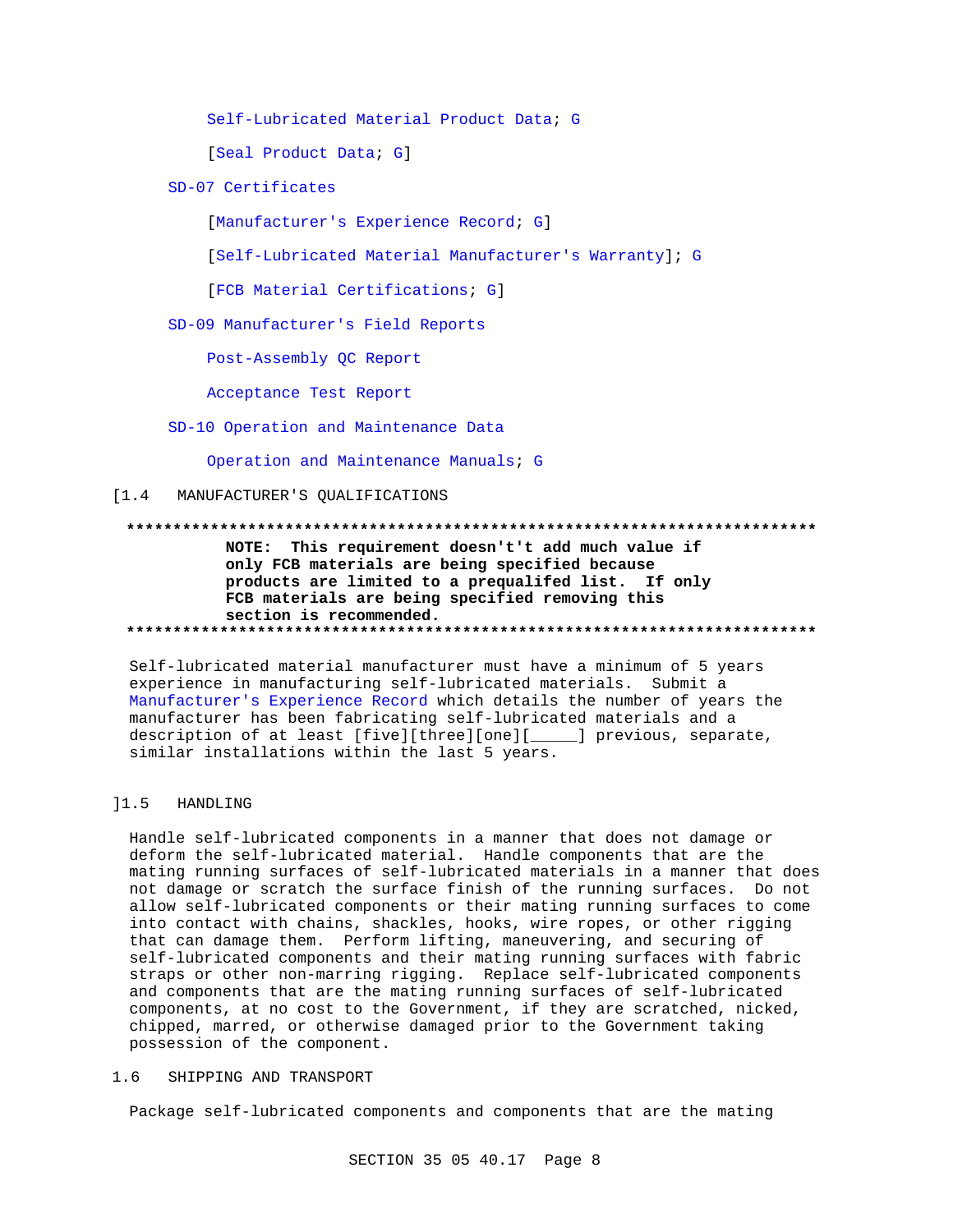running surfaces of self-lubricated components in a manner that protects them from damage during shipping and transport. Package self-lubricated components in crates or protective boxes with adequate padding prior to shipping or transport. If self-lubricated components are installed in a larger assembly that does not fit within a crate secure protective coverings over the self-lubricated components prior to shipping and transport.

#### $1.7$ SHOP DRAWINGS

Prepare and submit Shop Drawings for the self-lubricated components covered under this specification. Within the shop drawings show the complete fabrication dimensions and tolerances, installed dimensions and tolerances, component details, and material types of the self-lubricated components [and seals]. If the contract drawings only show a fit class or require the self-lubricated material manufacturer to determine the fit then detail the specific dimensions and tolerances of the fit in the shop drawings and indicate they are for Government approval. Show the same unit system on the shop drawings that was used in the contract drawings.

#### $[1.8]$ FIELD INSTALLATION DRAWINGS

## NOTE: Removing this section if field installation drawings covering the self-lubricated components are required in a different specification section.

Prepare and submit Field Installation Drawings for the self-lubricated components covered under this specification. In the field installation drawings show the self-lubricated components in their installed configuration and show the post installation dimensions, tolerances, and alignment requirements.

#### $]$ [1.9] WARRANTY

## NOTE: Consider adding minimum warranty claim response times based on the criticality of the

system. For example, failures resulting in delays to navigation or the inoperability of systems integral to flood protection equipment should require faster response times. Also consider basing the warranty period on how much time it will take for a system to operate to an extent where you're confident the bearing is working properly. 

Guarantee self-lubricated components for a period of [2] years from the date of acceptance. Guarantee replacement parts for [2] years from date of replacement. Provide warranty against defective materials, design, and workmanship. In cases where the equipment manufacturer's advertised minimum guarantee is in excess of 2 years, it remains in force for its full period. Upon receipt of notice from the Government of failure of a self-lubricated components during the warranty period, provide new replacement self-lubricated components [promptly][within 4 weeks][  $\overline{\phantom{0}}$ at no additional cost to the Government. Submit the Self-Lubricated Material Manufacturer's Warranty. ]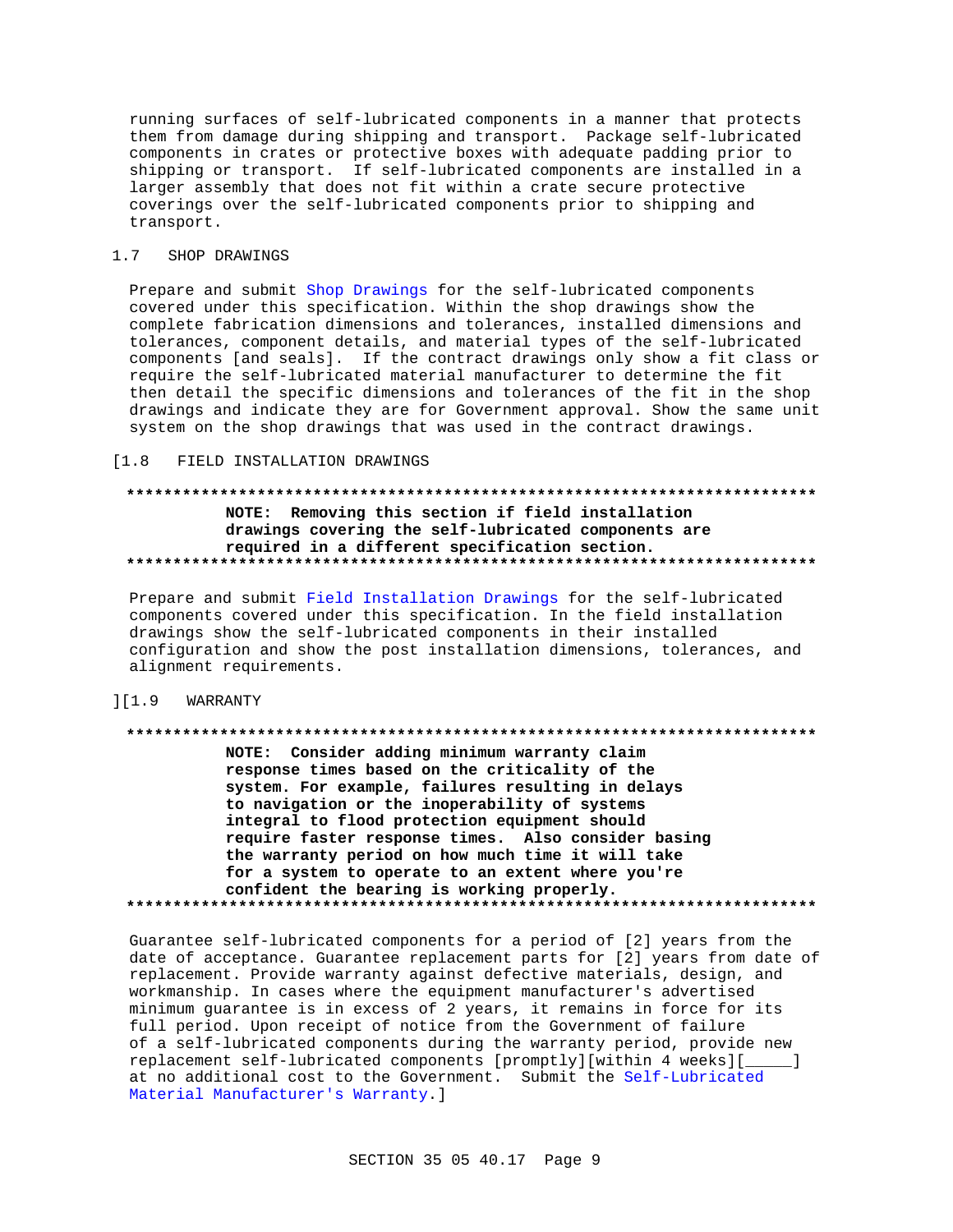#### $[1.10]$ SELF-LUBRICATED COMPONENTS

#### 

NOTE: This section can be used to identify the self-lubricated materials the Contractor must provide under this contract. Failure Critical Bearings (FCB) should be clearly identified especially where a mix of FCB and non-FCB applications are present. If self-lubricated materials are called out both in the specifications and contract drawings make sure to use verbatim language for the component names in each document. 

Self-lubricated components covered under this specification are listed below or shown on the contract drawings. In addition, self-lubricated components that the Government has designated as a Failure Critical Bearing (FCB) are listed below or shown on the contract drawings. FCB requirements are outlined in sections below. Self-lubricated components that are not designated as FCB must meet the general self-lubricated material requirements detailed in section 2.1 below. Provide the following self-lubricated components:

### TABLE 1:

| Self-Lubricated Component<br>Name                           | Quantity Required | Failure Critical Bearing<br>(FCB) |
|-------------------------------------------------------------|-------------------|-----------------------------------|
| [Component 1 name]<br>[Example: Trunnion Bushing]           |                   | [Yes][No]                         |
| [Component 2 name]<br>[Example: Thrust Washer]              |                   | [Yes][No]                         |
| [Component 3 name]<br>[Example: Gate Connection<br>Bushing] |                   | [Yes][No]                         |

#### PART 2 PRODUCTS

### 2.1 GENERAL SELF-LUBRICATED MATERIAL REQUIREMENTS

### 

NOTE: The operating temperature range requirement is based on what would likely be seen in a typical lock and dam application. This range is commonly achievable for self-lubricated materials.

A self-lubricated material's water absorption and thermal expansion behavior should be accounted for by following the material manufacturer's recommendations on interference and clearance fits. Use the water absorption requirement if there's a special need for your application to limit the expansion behavior of a material. If the manufacturers recommendations are being followed for fits the water absorption language can be removed.

Dielectric strength is an important property of self-lubricated materials as galvanic corrosion can jeopardize the performance of the bearing. Supplied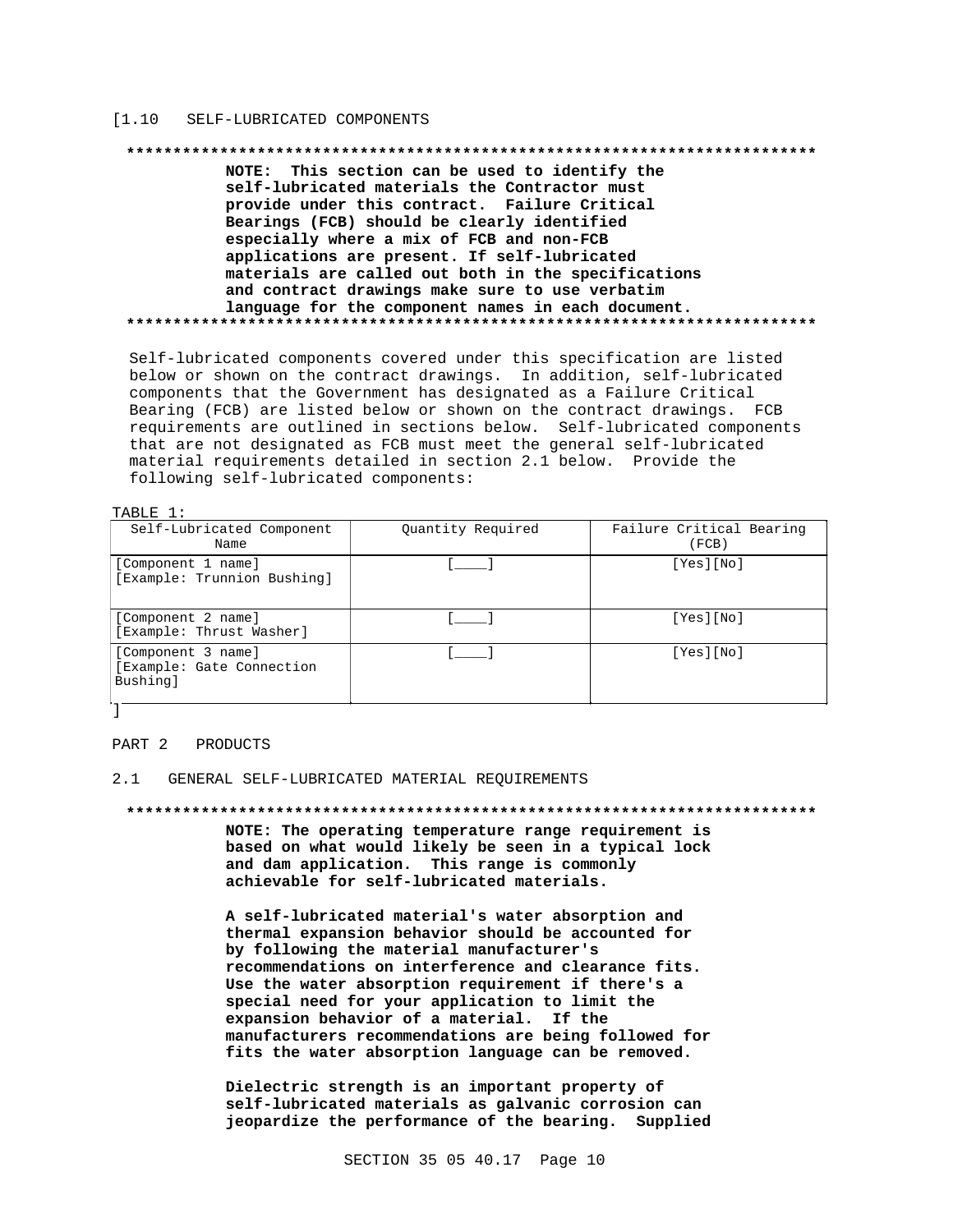**lubricant metallic bearings rely on the lubricant to prevent galvanic corrosion. Designers should consider the sensitivity of their application to galvanic corrosion and use the dielectric strength requirement below if prevention of galvanic corrosion in needed (a dielectric strength of 50V/mm should prevent galvanic corrosion for civil works applications). Remove the dielectric strength requirement if the self-lubricated material will have bronze surfaces in contact with the mating running surface of the bearing (such as a plugged bronze self-lubricated material).**

**Graphite is an electrically conductive material and can cause severe galvanic corrosion with other electrically conductive materials such as metals used for bearing running surfaces. However, If a self-lubricated material containing graphite meets the minimum dielectric strength requirement then it should prevent galvanic corrosion in a typical marine environment.**

**The requirement for self-lubrication to be continuous and without measurable gaps for the full self-lubricated surface in contact with the mating running surface may be needed for applications that regularly only have small ranges of movement. For these applications plugged bronze or other types of materials that don't meet this requirement may not be the best choice for successful performance. If the range of movement is large enough this requirement may not be relevant and can be removed. \*\*\*\*\*\*\*\*\*\*\*\*\*\*\*\*\*\*\*\*\*\*\*\*\*\*\*\*\*\*\*\*\*\*\*\*\*\*\*\*\*\*\*\*\*\*\*\*\*\*\*\*\*\*\*\*\*\*\*\*\*\*\*\*\*\*\*\*\*\*\*\*\*\***

Submit Self-Lubricated Material Product Data showing the material[s] selected for use are in compliance with the requirements of this specification. Self-lubricated materials must:

- a. Be approved by the material manufacturer for use in [submerged and marine environments][environments exposed to all weather conditions][\_\_\_\_].
- b. Have an operating temperature range of  $[-34]$  [ $\qquad$ ] to [93] [ $\qquad$ ] degrees C [-30] [\_\_\_\_\_] to [200] [\_\_\_\_\_] degrees F.
- c. Be approved by the material manufacturer for a dynamic bearing pressure of69 MPa at least 10,000 psi.
- [ d. Have a water absorption of less than  $[0.1][0.2][0.3]$  percent increase in weight for long term immersion as tested in accordance with ASTM D570.]
- [ e. Have a minimum dielectric strength of 50V/mm, as tested in accordance with ASTM D149, for surfaces of the self-lubricated materials that come into contact with bearing running surfaces .]
- [ f. Be continuous and without measurable gaps for the full self-lubricated material surface that contacts the mating running surface.]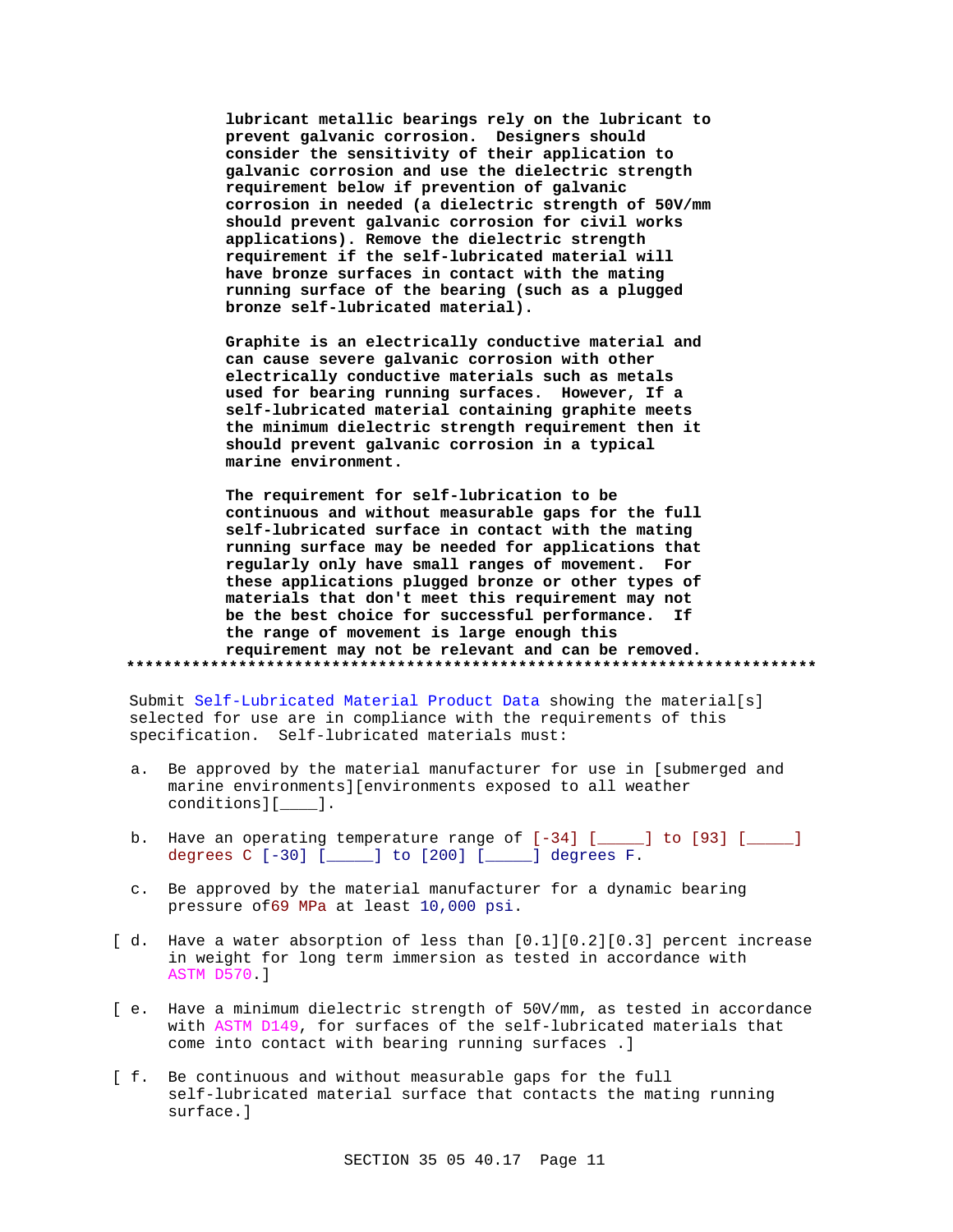## 2.1.1 Fabric or Fiber Reinforced Polymer Self-Lubricated Materials

In addition to the general self-lubricated material requirements in section 2.1 above fabric or fiber reinforced polymer self-lubricated materials must:

- a. Be fabricated with isopthalic polyester, orthophthalic polyester, vinylester, or epoxy resin.
- b. Have polyester reinforcement, or a combination of polyester and polytetrafluoroethylene (PTFE) sheet fabric or fiber strand.
- c. Have a minimum compressive yield strength of 103 MPa 15,000 psi as tested in accordance with ASTM D695 with the load applied perpendicular to the fabric/fiber layers.
- d. Have a minimum in-plane shear strength of 69 MPa 10,000 psi as tested in accordance with ASTM D3846.
- 2.1.2 Polymer Coating Self-Lubricated Materials

## **\*\*\*\*\*\*\*\*\*\*\*\*\*\*\*\*\*\*\*\*\*\*\*\*\*\*\*\*\*\*\*\*\*\*\*\*\*\*\*\*\*\*\*\*\*\*\*\*\*\*\*\*\*\*\*\*\*\*\*\*\*\*\*\*\*\*\*\*\*\*\*\*\*\* NOTE: Coating thickness and backer material selection vary with each application. Consult self-lubricated material manufacturers for appropriate selections for your application. \*\*\*\*\*\*\*\*\*\*\*\*\*\*\*\*\*\*\*\*\*\*\*\*\*\*\*\*\*\*\*\*\*\*\*\*\*\*\*\*\*\*\*\*\*\*\*\*\*\*\*\*\*\*\*\*\*\*\*\*\*\*\*\*\*\*\*\*\*\*\*\*\*\***

In addition to the general self-lubricated material requirements in section 2.1 above polymer coated self-lubricated materials must:

- a. Have a minimum of [0.38][0.51][0.64] mm [0.015][0.020][0.025] inches self-lubricated coating thickness after final machining.
- b. Have a minimum compressive strength at failure of 241 MPa at least 20,000 psi as tested by the material manufacturer.
- c. Have a coating backer material fabricated from [copper nickel alloy in accordance with ASTM B929, UNS C72900][copper alloy in accordance with ASTM B584] [stainless steel in accordance with ASTM A564/A564M, UNS S17400, Type 630, Condition [H1025] [H1075] [H1100]] [glass fiber reinforced composite].
- d. Have an mechanical bond strength developed between the self-lubricated coating and backer material as the primary method of securing the self-lubricated coating. Mechanical fasteners, keys, or other keepers are not acceptable to retain the self-lubricated coating or transfer load between the coating and backer.

## 2.1.3 Extruded Homogeneous Polymer Self-Lubricated Materials

In addition to the general self-lubricated material requirements in section 2.1 above extruded homogeneous self-lubricated materials must:

b. Have a minimum compressive yield strength of 138 MPa 20,000 psi as tested in accordance with ASTM D695.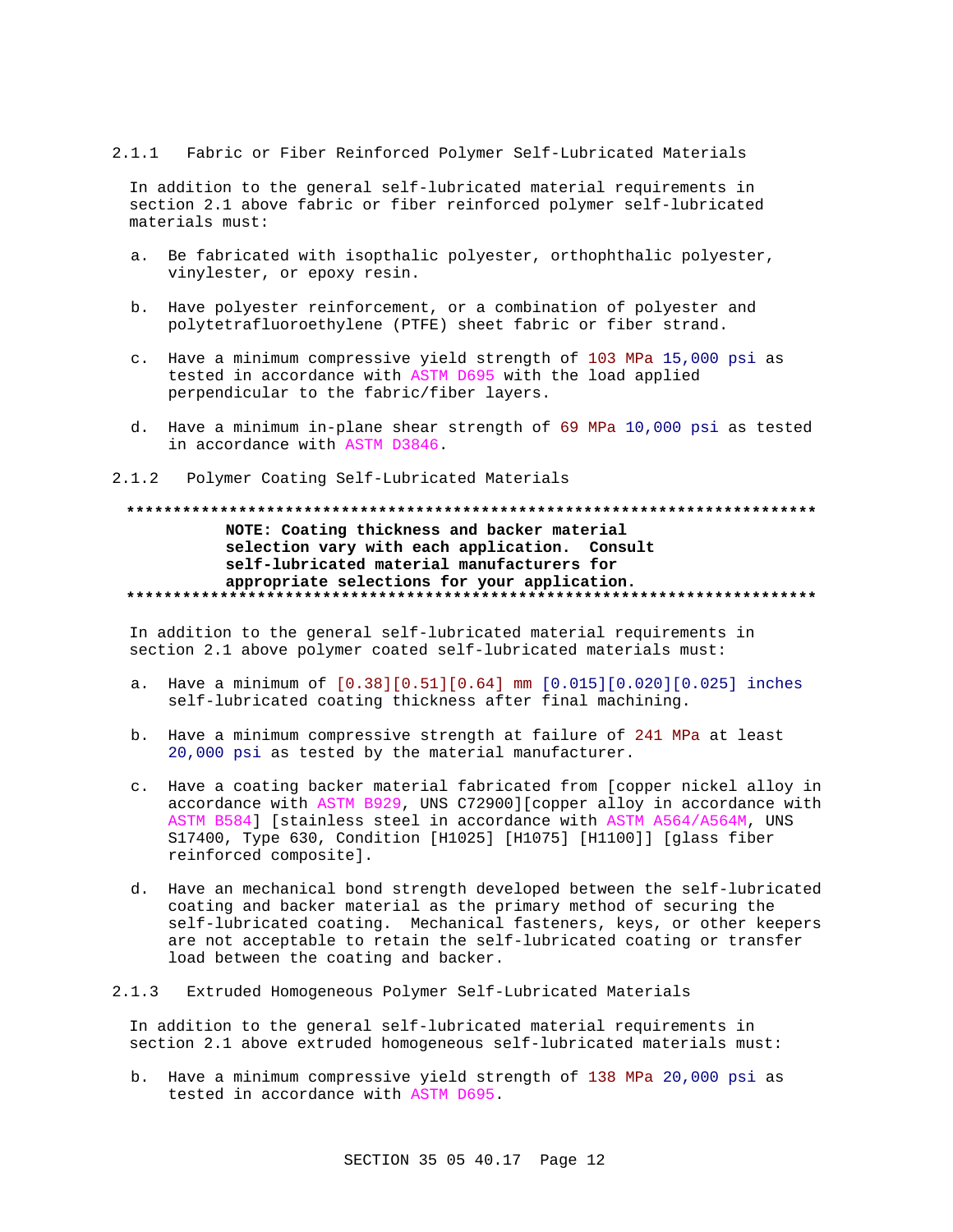#### Plugged Bronze Self-Lubricated Materials  $2.1.4$

#### 

NOTE: Plugged bronze self-lubricated materials can result in galvanic corrosion in a marine or submerged environment when used against a dissimilar metal such as a stainless steel. Make sure that galvanic corrosion behavior is considered in the design if using a plugged bronze material.

The self-lubricated plugs used in plugged bronze materials are intermittently spaced and may not be ideal for applications with small ranges of movement. Discuss the required plug spacing with self-lubricated material manufacturers and require a plug spacing that accommodates the minimum range of movement for your application.

Optional requirements in section 2.1e (dielectric strength requirement) and 2.1f (requirement for self-lubricated material to be continuous and without measurable gaps for the full self-lubricated material surface) exclude the use of plugged bronze materials. Remove these sections if using a plugged bronze material.

The specific alloy selected for the base material will depend on a variety of factors, such as corrosion resistance, wear, velocity, hardness requirements, machineability. Consult with manufacturers to determine the specific recommended alloys for your application. 

In addition to the general self-lubricated material requirements in section 2.1 above plugged bronze self-lubricated materials must:

- a. Have a base material fabricated from [a copper alloy in accordance with ASTM B584] [an aluminum bronze in accordance with ASTM A148/A148M  $11 \quad 1.$
- b. Have self-lubricating plug recesses machined perpendicular to the bearing surface extending at least 0.25 inches deep.
- c. Have a self-lubricating plug material appropriate for the application that provides the primary lubrication for the bearing.
- d. Utilize a self-lubricating plug material that does not cause galvanic corrosion with the mating running surface material.
- e. Have self-lubricating plugs arranged in a uniform overlapping pattern spaced no greater than 69 MPa[[10][15][20] deg][[0.5][0.75][1.0] inches ] apart in the direction of bearing movement and extending no further than 0.25 inches from the edge of the bearing surface.
- f. Have a minimum compressive yield strength of 103 MPa20,000 psi, as rated by the self-lubricated material manufacturer.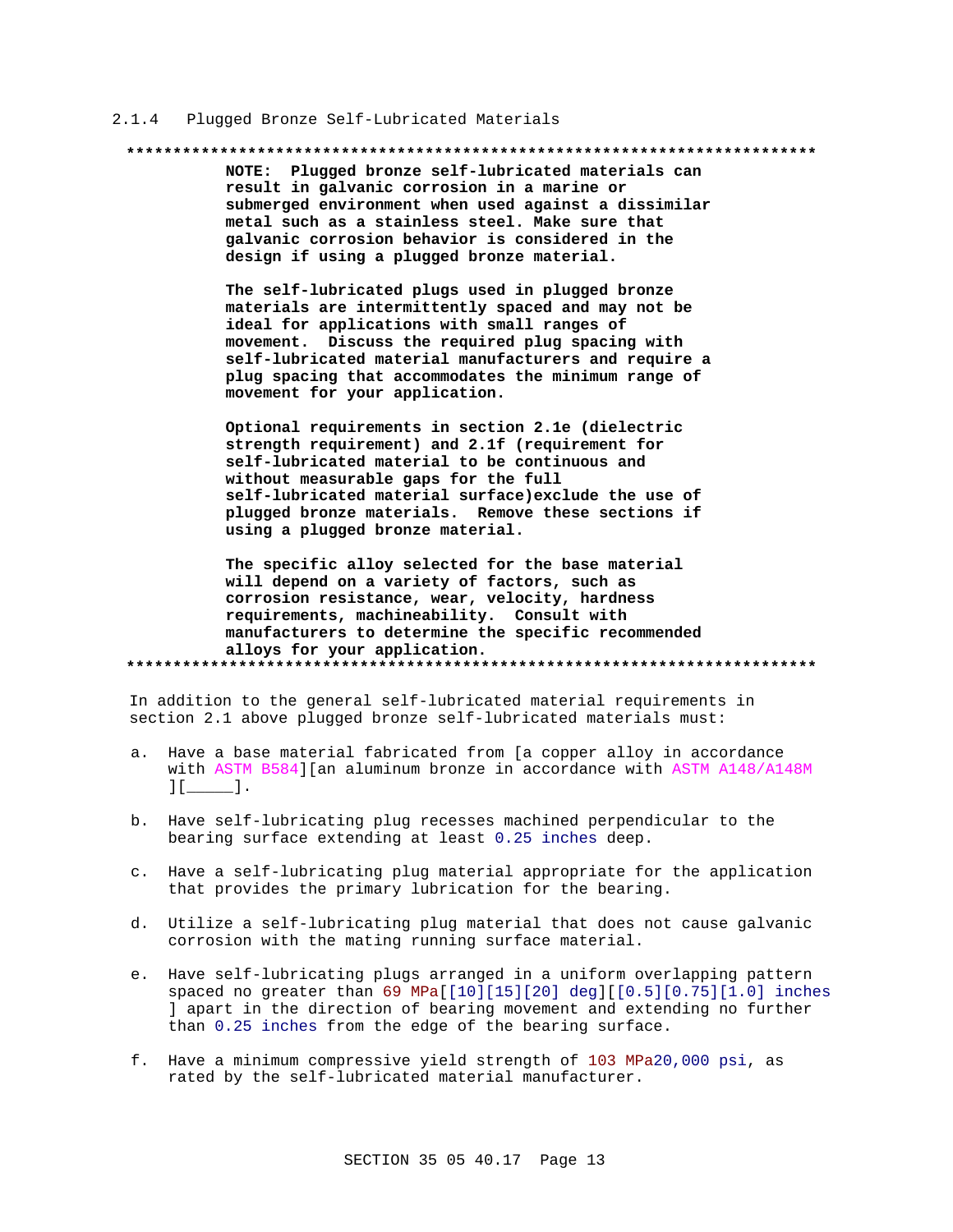## [2.2 FAILURE CRITICAL BEARINGS (FCB)

#### 

NOTE: This section designates additional performance, testing, and QC requirements for critical bearings. These requirements come with additional cost and should be used for applications where the critical nature of the application justifies the additional cost. Remove this section if it does not apply.

## Definition of a failure critical bearing can be tailored as necessary for a specific project.

Failure critical bearings are bearing or bushing applications where failure could potentially result in damage to critical systems or, applications where repair or replacement of a failed bearing or bushing would result in a loss of service or operation of a critical system. The designation FCB means failure critical bearing. FCB's are determined by the Government and are identified on the Contract drawings or in the Contract specifications.

## 2.2.1 FCB Material Qualifications

## NOTE: CERL TR 99/104 is available through the Defense Technical Information Center (dtic.mil).

The following is required for a material to be considered acceptable for FCB applications:

- a. The material must have been tested by the procedure defined in CERL TR 99/104.
- b. The material must receive a performance score of 350 or above for both wet and dry testing as evaluated by the USACE Hydro Electric Design Center (HDC) in Portland, Oregon, using the bearing rating system in CERL TR 99/104 Appendix F.
- c. The material manufacturer must sign a release agreement allowing public distribution of the material's test results.

### 2.2.2 Approved FCB Materials

## NOTE: For an updated list of material performance scores contact the USACE Hydroelectric Design Center (HDC) (Phone: 503-808-4250). \*\*\*\*\*\*\*\*\*\*\*\*\*\*\*\*\*\*\*\*\*\*\*\*\*\*\*\*\*

The following list of materials meet FCB requirements: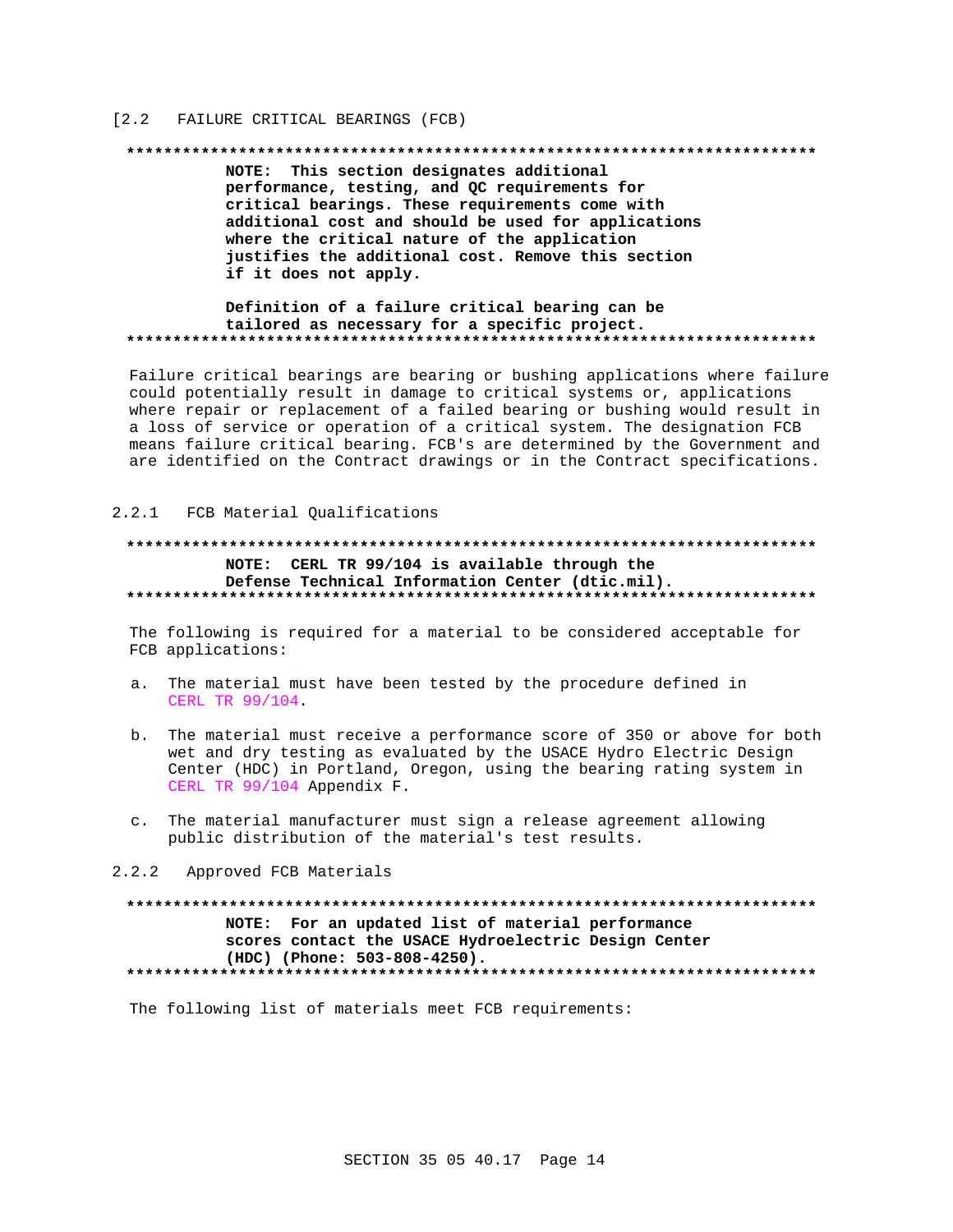| TABLE 2:                                   |                                                                                |                                       |
|--------------------------------------------|--------------------------------------------------------------------------------|---------------------------------------|
| FCB Material Name                          | Manufacturer                                                                   | General Material<br>Construction      |
| Triboglide 15M+                            | ACM Composite Bearings<br>Americas                                             | Fabric Reinforced Polymer             |
| All True Hydro 2069-ATHB                   | All True Designs                                                               | Fabric Reinforced Polymer             |
| CIP Hydro                                  | Columbia Industrial Products                                                   | Fabric Reinforced Polymer             |
| Devatex 522                                | Federal Mogul Corporation                                                      | Fiber Reinforced Polymer              |
| Devatex 552                                | Federal Mogul Corporation                                                      | Fiber Reinforced Polymer              |
| HPF                                        | Glacier Garlock Bearings                                                       | Fabric Reinforced Polymer             |
| HPM                                        | Glacier Garlock Bearings                                                       | Fabric Reinforced Polymer             |
| HPMB                                       | Glacier Garlock Bearings                                                       | Fabric Reinforced Polymer             |
| $P302-PTFE$<br>(previous name: D-Glide FT) | GrayGo International<br>(previous name: Drie-D<br>Americas)                    | Fabric Reinforced Polymer             |
| Karon V - bronze backed                    | Kamatics Corporation                                                           | Polymer Coating - Bronze<br>Backed    |
| Karon V - composite backed                 | Kamatics Corporation                                                           | Polymer Coating - Composite<br>Backed |
| C417                                       | Trelleborg Sealing Solutions<br>(previous name: Orkot<br>Engineering Plastics) | Fabric Reinforced Polymer             |
| TXM-M                                      | Trelleborg Sealing Solutions<br>(previous name: Orkot<br>Engineering Plastics) | Fabric Reinforced Polymer             |

Submit FCB Material Certifications from the material manufacturer stating that the chemical formulations, manufacturing processes and overall structure of the materials supplied are identical to those of the bearings that meet the approved FCB materials above.

## ]2.3 VERIFICATION OF FABRICATION DETAILS

**\*\*\*\*\*\*\*\*\*\*\*\*\*\*\*\*\*\*\*\*\*\*\*\*\*\*\*\*\*\*\*\*\*\*\*\*\*\*\*\*\*\*\*\*\*\*\*\*\*\*\*\*\*\*\*\*\*\*\*\*\*\*\*\*\*\*\*\*\*\*\*\*\*\* NOTE: The surface finish and hardness of the mating component of a self-lubricated material has a large effect on the successful operation of that self-lubricated material. Running surfaces typically need to be fabricated with a Rockwell hardness number between 30 and 40 on the Rockwell C scale (HRC 30 - HRC 40) in accordance with ASTM E18. Self-lubricated materials in applications with infrequent service typically require no rougher than a 0.8 µm 32 micro-inches surface finish. Surface finishes, typically no rougher than 0.4 µm 16 micro-inches are required for application that have frequent service. These requirements can often be**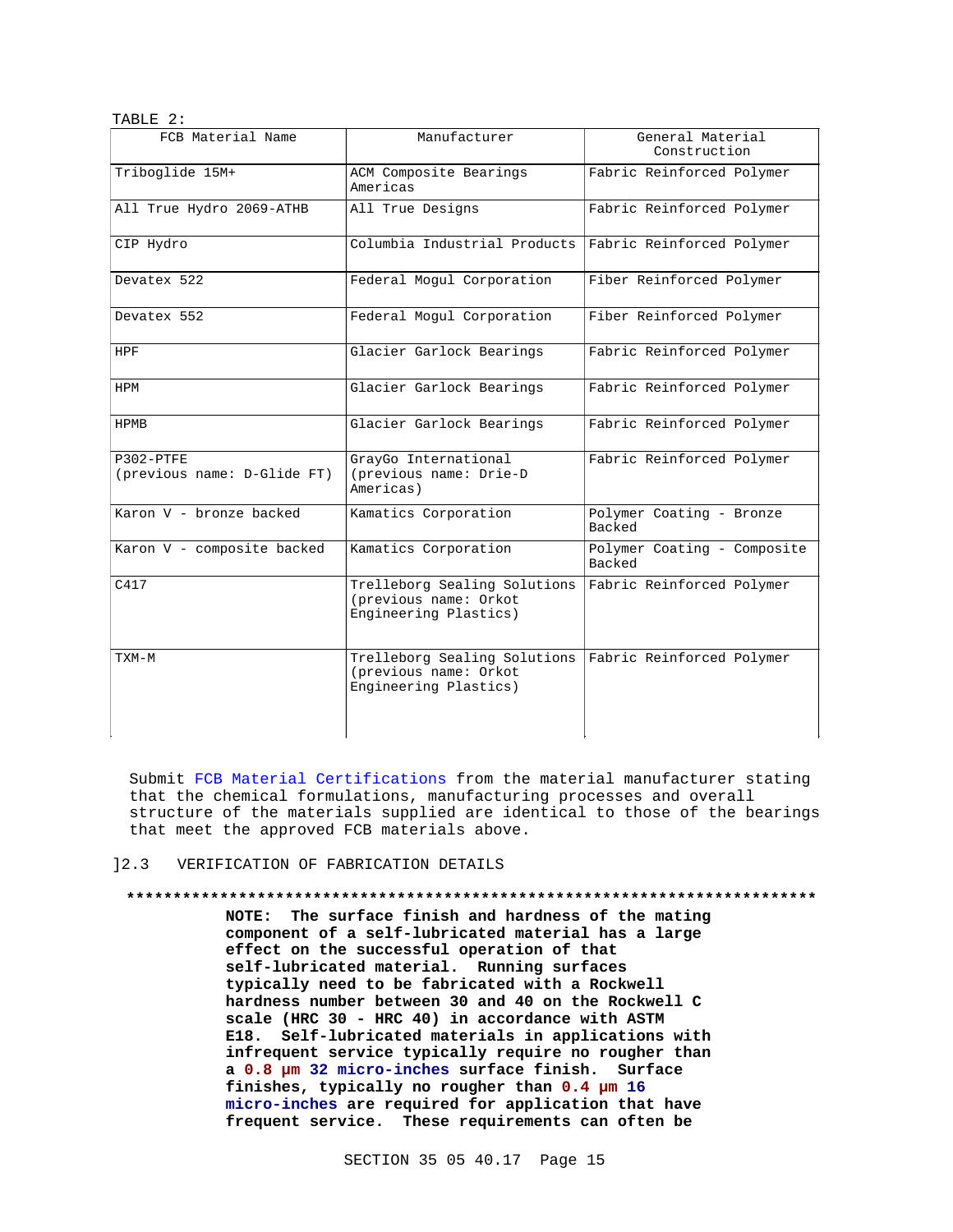### overlooked by contractors and sub-contractors that are not familiar with self-lubricated materials.

Verify that the fabrication and installation details shown meet the self-lubricated material manufacturer's recommendations. Specifically, verify that:

- a. Surface finish and hardness requirements shown for self-lubricated material mating running surfaces are in compliance with the self-lubricated material manufacturer's recommendations.
- b. Self-lubricated material clearance fits, interference fits, and tolerances shown comply with the self-lubricated material manufacturer's recommendations.

If these fabrication and installation details are outside of the self-lubricated material manufacturer's recommendations [notify the Government by submitting a Request for Information] [notify the Government by submitting a variance request on the shop drawings] [notify the Contracting Officer Representative].

#### $2.4$ Seals

### 

NOTE: The use of physical seals for self-lubricated bushings/bearings is an important consideration for designers. Designers should remember that for a traditional greased bronze bearing the grease is not only lubricating but is also helping to seal the bearing. Self-lubricated materials provide their own lubrication but do not provide their own seal.

Adding a physical seal can help keep debris and contaminants out of the bearing which keeps friction low and minimizes the potential for abrasive wear.

In general, it's recommended that physical seals are used for critical bearings. However, other factors that should be considered when making this decision include the potential for debris or contaminants to enter the bushing/bearing, the bushing/bearing's natural tendency to evacuate debris or contaminants, and the abrasion resistance characteristics of the chosen material construction(s).

There are many acceptable materials and configurations that can be used for physical seals. The material choices presented here have been used in self-lubricated material bushing/bearing designs and are provided here as sample seal materials for consideration. Tailor this spec section to the types of seals selected for the design.

Elastomeric o-rings are commonly used for static joint seals. These are designed to be compressed with the assembly of the joint to provide positive contact to exclude debris, and other contaminants. Low friction polymer lip seals are commonly used for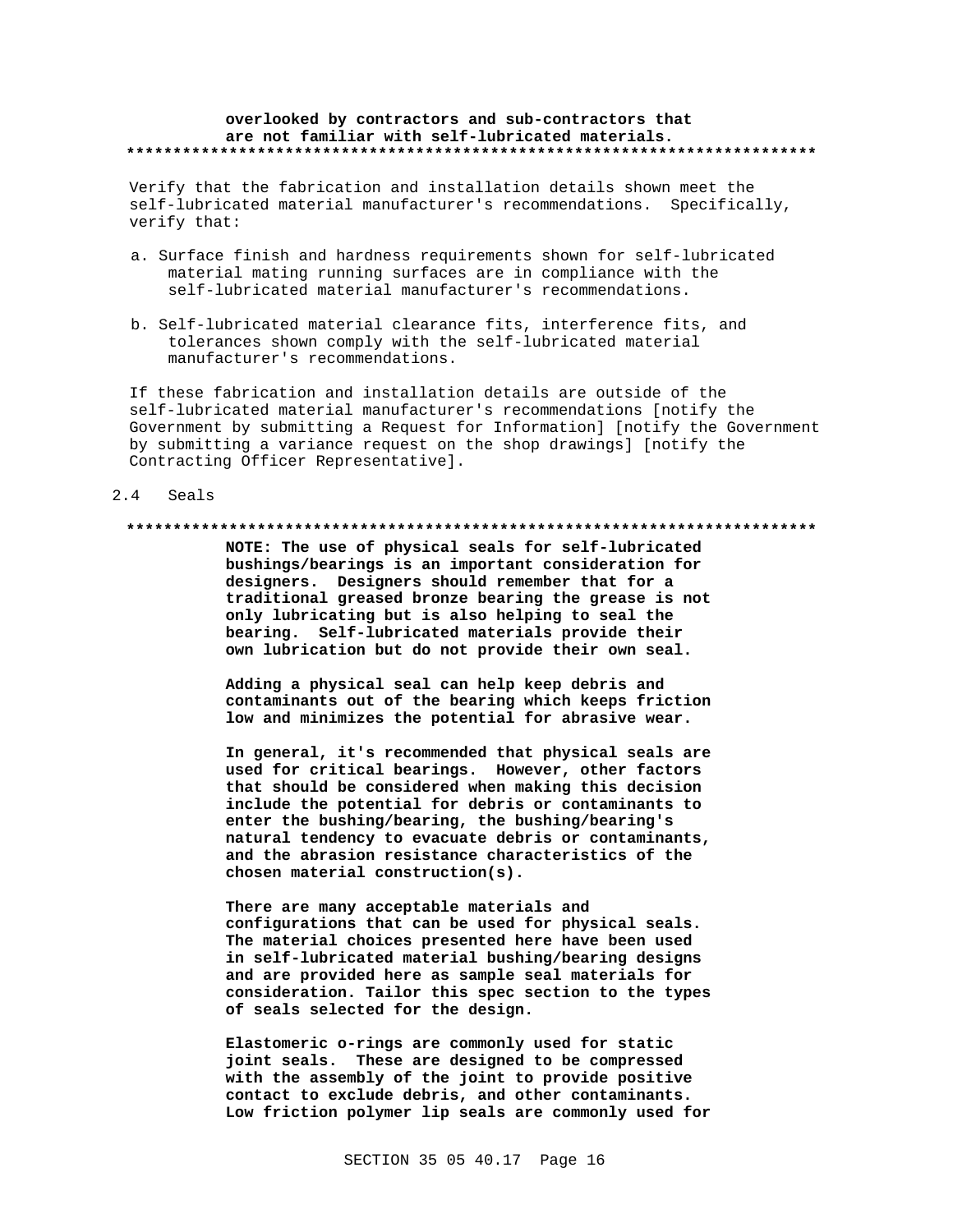**dynamic joint seals. PTFE is a very common selection because of its low friction, ability to run without grease or oil, and chemically resistive properties. A bent metal spring or compressed o-ring is typically used to energize the lip seal (provide positive contact) when the joint is assembled. These types of seals are typically readily available from seal manufacturers as they are commonly used on mechanical shafts and cylinders. \*\*\*\*\*\*\*\*\*\*\*\*\*\*\*\*\*\*\*\*\*\*\*\*\*\*\*\*\*\*\*\*\*\*\*\*\*\*\*\*\*\*\*\*\*\*\*\*\*\*\*\*\*\*\*\*\*\*\*\*\*\*\*\*\*\*\*\*\*\*\*\*\*\***

Submit Seal Product Data showing the seals selected for use are in compliance with the requirements of this specification.

## 2.4.1 Static Seals

Static seals must be synthetic ethylene propylene elastomeric o-rings meeting the following material requirements:

| PHYSICAL TEST                        | TEST VALUE                | TEST METHOD SPECIFICATION |
|--------------------------------------|---------------------------|---------------------------|
| Durometer Hardness (Shore<br>Type A) | 65 to 75                  | ASTM D2240                |
| Tensile Strength                     | 10 MPa 1450 psi (minimum) | ASTM D412                 |
| Elongation at Break                  | 150 percent minimum       | ASTM D412                 |
| 200 percent Modulus                  | 6 MPa 900 psi (minimum)   | ASTM D412                 |

## 2.4.2 Dynamic Seals

Dynamic seals must:

- a. Be lip seals or face seals designed to exclude [rainwater][silt][heavy splash and mist][debris and contaminants] from the self-lubricated bearing.
- b. Be suitable for use in a [submerged][high splash][outdoor]environment.
- c. Be energized with springs fabricated from stainless steel or elastomeric o-rings to provide positive contact between the components being sealed.
- d. Be molded or extruded from a polytetrafluoroethylene (PTFE) resin with appropriate fillers to achieve the performance requirements appropriate for the self-lubricated material seal application.
- e. Be suitable for running without external lubrication.

### [2.5 PRODUCT LUBRICATED PUMP BEARINGS

**\*\*\*\*\*\*\*\*\*\*\*\*\*\*\*\*\*\*\*\*\*\*\*\*\*\*\*\*\*\*\*\*\*\*\*\*\*\*\*\*\*\*\*\*\*\*\*\*\*\*\*\*\*\*\*\*\*\*\*\*\*\*\*\*\*\*\*\*\*\*\*\*\*\* NOTE: If used, this section should be copied into an applicable pump specification. If pump bearings are not being used remove this section.**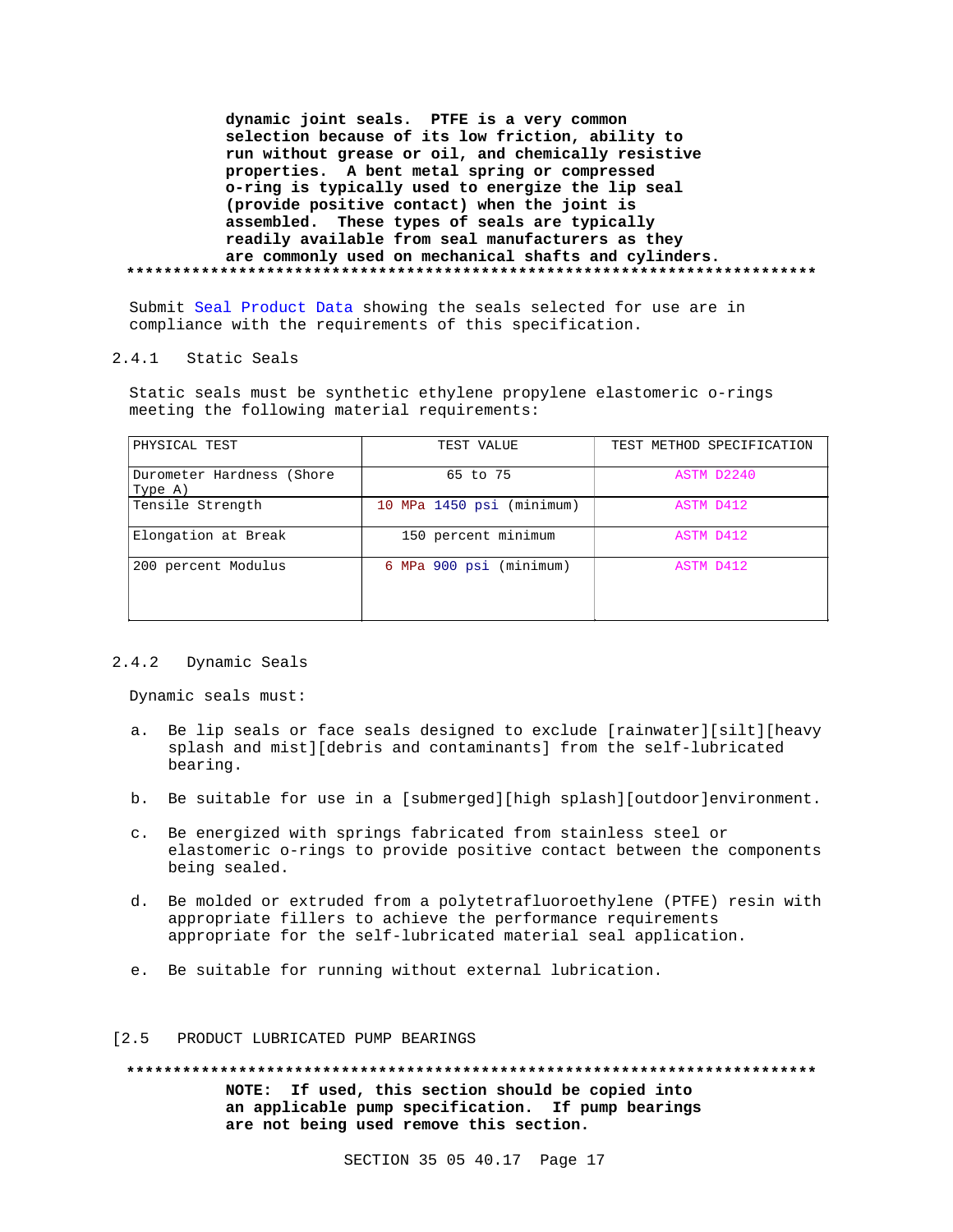## **\*\*\*\*\*\*\*\*\*\*\*\*\*\*\*\*\*\*\*\*\*\*\*\*\*\*\*\*\*\*\*\*\*\*\*\*\*\*\*\*\*\*\*\*\*\*\*\*\*\*\*\*\*\*\*\*\*\*\*\*\*\*\*\*\*\*\*\*\*\*\*\*\*\***

Submerged pump bearing must be [product lubricated][externally supplied water lubricated] and meet the following requirements:

- a. Fabricated from an elastomeric material or polymer composite material and not require petroleum lubricants for operation.
- b. Operate in [brackish][fresh] water that may contain [sand] [silt] [vegetative trash].
- c. Does not require service or replacement for [50,000] [\_\_\_\_\_] operating hours.]

# PART 3 EXECUTION

## 3.1 FABRICATION

Fabricate self-lubricated components and their mating running surfaces to the materials, dimensions, tolerances, and qualities shown. Fabricate self-lubricated components in accordance with the self-lubricated material manufacturer's recommendations.

### 3.2 TEST FITTING

Test the fit of self-lubricated components with their mating surfaces [in the presence of the Contracting Officer Representative] prior to transporting components on site.

- 3.3 INTERFERENCE FITTING OF SELF-LUBRICATED MATERIALS
- 3.3.1 Preparation of Interference Fit Surfaces

Prior to interference fitting:

- a. Remove coatings such as paint, galvanizing, and anodizing from the interference fit surfaces of the bushing/bearing housing.
- b. Clean the interference fit surfaces of the bushing/bearing and housing of oil, grease, cutting fluids, or other substances.
- c. Prepare the interference fit surfaces of the bushing/bearing in accordance with the self-lubricated material manufacturer's recommendations.

### 3.3.2 Press-Fitting

Press fit self-lubricated components in accordance with the material manufacturer's recommendations. Do not use hammer blows or other impact type loading to press fit self-lubricated components. Use a method to press fit self-lubricated components that provides a smooth and constant force such as a hydraulic or other style of press. Protect components from damage during the press fitting process.

3.3.3 Shrink-Fitting

Perform shrink fitting by lowering the temperature of the inner component to a point where the outside diameter shrinks adequately to avoid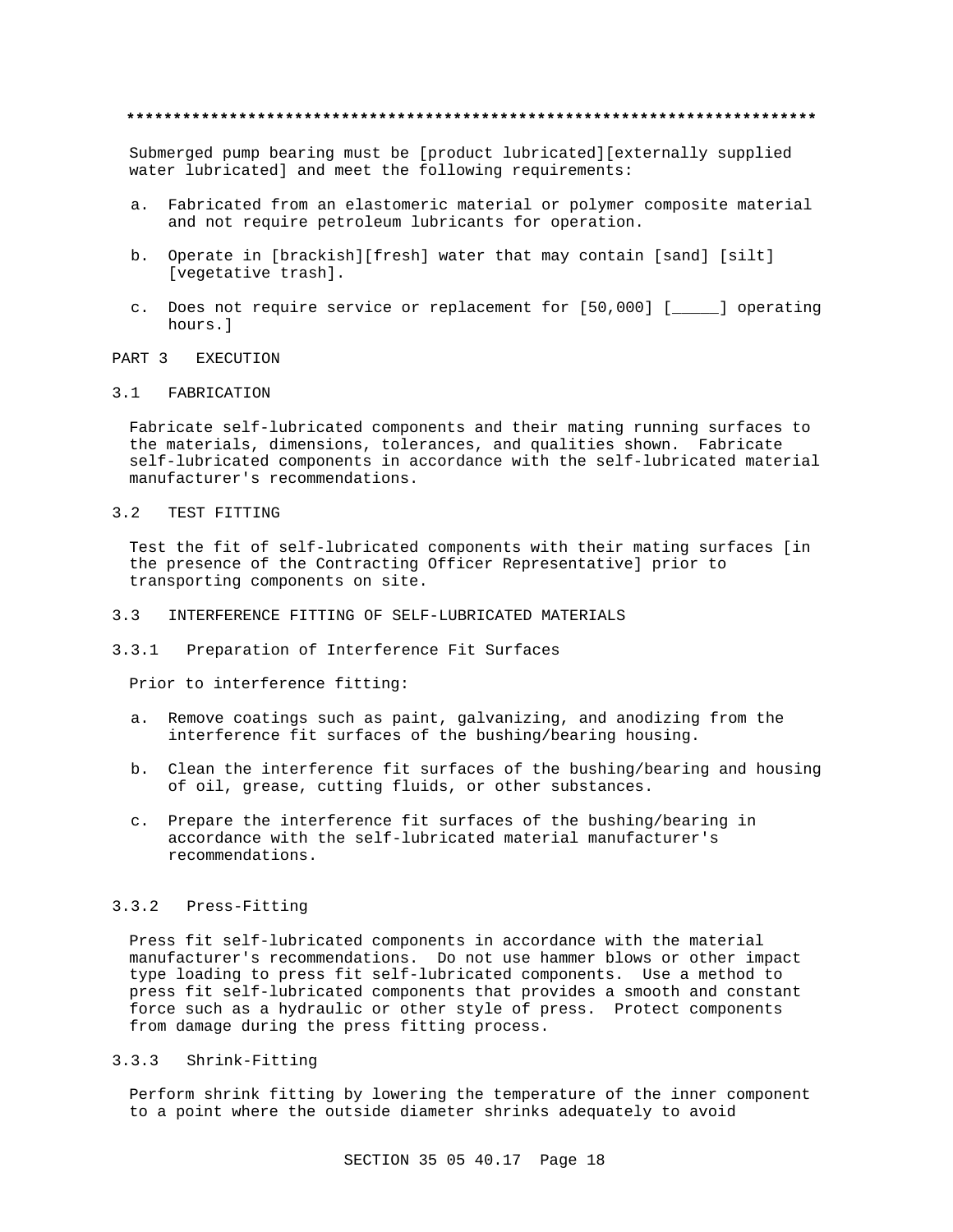interference with the outside part. Use a method to lower the temperature of self-lubricated materials that is approved by the self-lubricated material manufacturer and submitted with the Assembly and Installation Plan. Ensure shrink-fit components are fully seated and prevented from moving prior to allowing the parts to return to ambient temperature.

#### $3.4$ MECHANICAL FASTENING OF SELF-LUBRICATED COMPONENTS

Install self-lubricated components in accordance with the approved Assembly and Installation Plan. Use [300 series stainless steel fasteners] [\_\_\_\_\_] to install self-lubricated components unless otherwise noted. Install fasteners [with a thread locker and] to a torque value that does not damage or distort the self-lubricated materials. Determine the self-lubricated material manufacturer's maximum allowable amount of wear for the self-lubricated component. Install fasteners so that no part of the fastener extends beyond the fully worn running surface of the self-lubricated material.

#### $3.5$ BONDING INSTALLATION

### 

NOTE: Installation of self-lubricated materials using bonding adhesives have had mixed results for previous installations. In general, bonded installations are much more challenging to perform successfully. Previous challenges have included difficulties with working with bonding adhesives, maintaining component alignment during bonding, and performing accelerated temperature curing of bonding adhesives without post-curing the self-lubricated materials. Overall, bonding installations require a high level of skill and craftsmanship to perform successfully and these qualifications are extremely difficult to specify in a contract. In addition, there's typically no advantage to a bonded installation over interference fitting or mechanical fastening. Therefore, bonded installations are not recommended.

Installing self-lubricated materials with a bonding adhesive is not permitted.

#### $3.6$ INSTALLATION PLAN

Submit an Assembly and Installation Plan showing the proposed method to assemble and install the self-lubricated components. Include pre-assembly fabrication dimensions, a description of the [interference fitting procedure][mechanical fastening procedure including installation torques], post-assembly dimensions, installation procedure, [seal installation procedure including any methods to temporarily support the seals during assembly, ] method to measure and confirm the alignment requirements. Government approval of the plan does not relieve the requirement to provide a successful installation.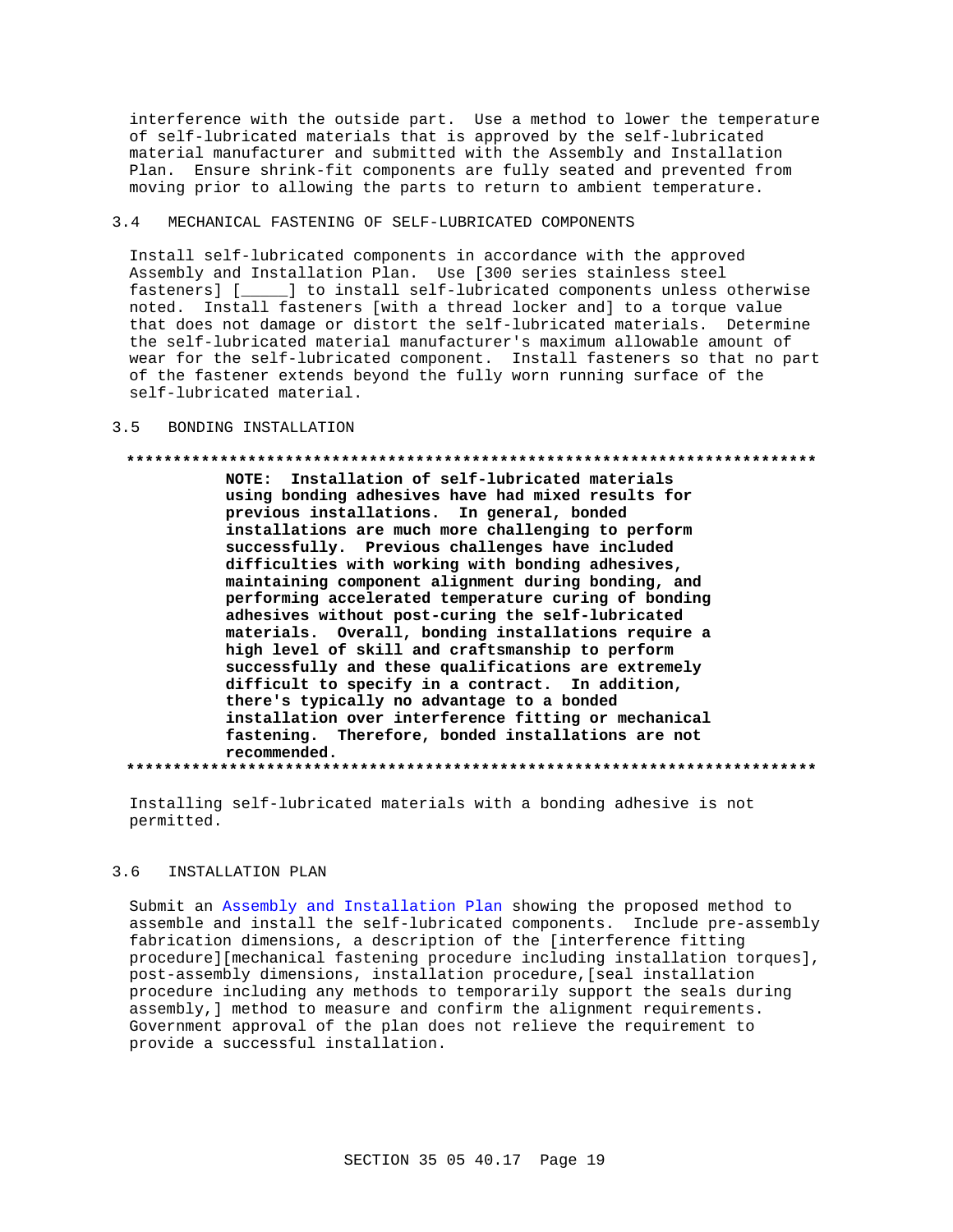#### $3.7$ VERIFYING DIMENSIONS AFTER INSTALLATION

#### 

NOTE: The inner and outer diameter of self-lubricated bushings can change significantly after interference fitting. Consult the self-lubricated material manufacturer for pre-interference fit dimensions to achieve the desired post-interference fit dimensions. Manufacturer's can typically accurately predict the pre-interference fit dimensions required. However, sometimes post-interference fit machining is required to meet final dimensions.

Some self-lubricated materials are fabricated with a layer of premium grade material applied only at the running surface of the part. This is a common practice and can be used to significantly reduce material costs. If this practice is used an adequate thickness of premium grade material needs to be provided to allow post-interference fit machining. 

After [shop assembly] [field installation], measure self-lubricated components to verify contract required dimensions and alignment requirements are met. If assembly dimensions are not met, machine or hone the self-lubricated materials to achieve the required dimensions. Perform machining and honing of self-lubricated components in accordance with the self-lubricated material manufacturer's recommendations. Some self-lubricated materials are fabricated with a layer of premium grade material applied only at the running surface of the part. Provide enough premium grade material at running surfaces to allow for post-assembly machining. After completing the installation photograph the [bearing/bushing][self-lubricated component] showing the installed condition. Submit a Post-Assembly QC Report detailing the measured dimensions and alignment tolerances after assembly and showing compliance with the approved Assembly and Installation Plan. [Include color photographs of the [bearing/bushing][self-lubricated component] showing the installed condition.]

#### $3.8$ ASSEMBLY OF MATING COMPONENTS

#### $3.8.1$ Cleaning

Prior to final installation, clean self-lubricated materials and their running surfaces of oil, dirt, and debris using a method recommended by the self-lubricated material manufacturer.

## [3.8.2 Seal Installation

## NOTE: Delete this section if physical seals are not used.

Install seals in accordance with the approved Assembly and Installation Plan. [Temporary support of seals for assembly/installation may be performed with cyanoacrylate adhesive applied in small amounts at several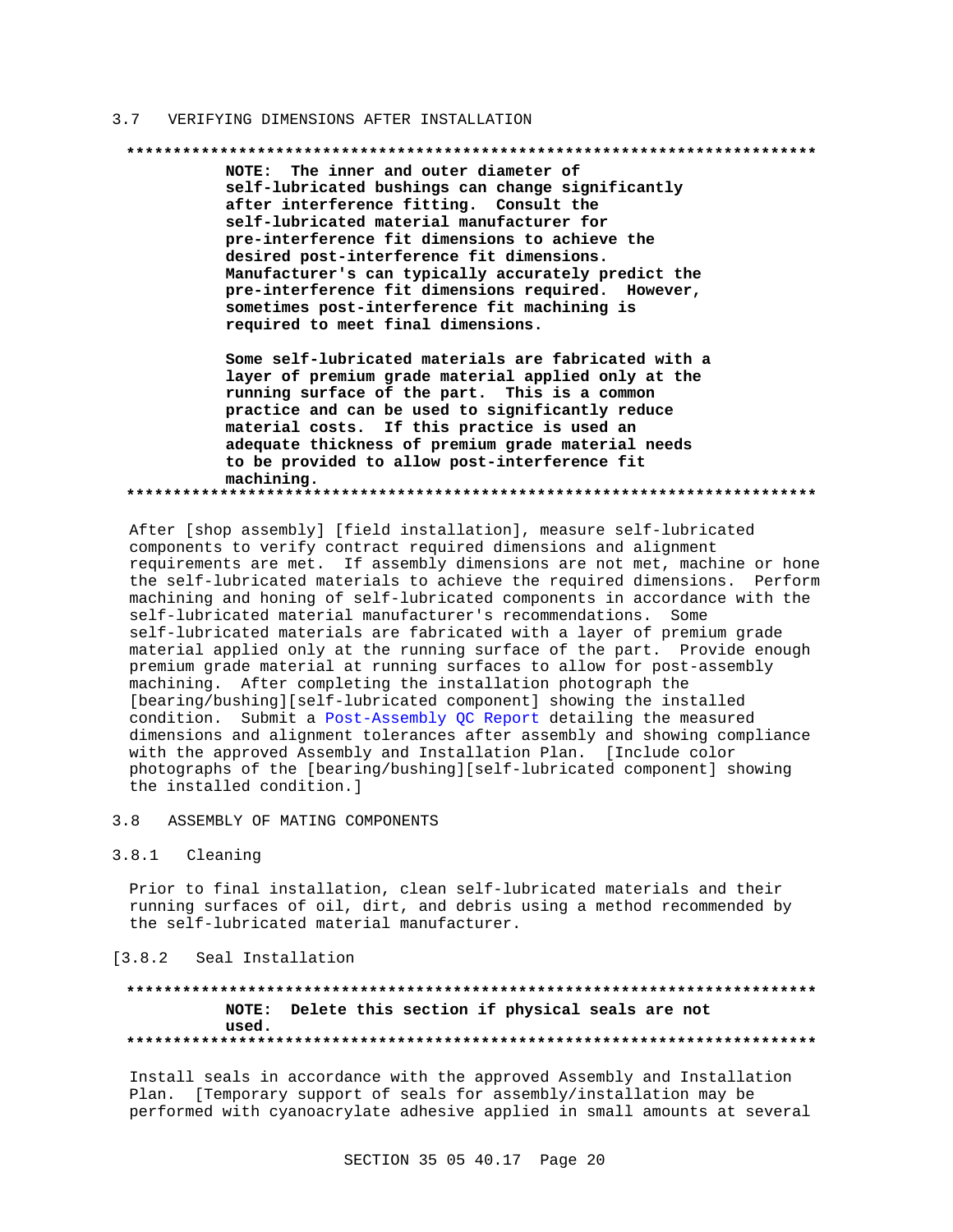locations equally spaced around seal grooves.]

13.8.3 Final Installation

Do not force components together in a manner that causes binding of the running surfaces of the components. Do not use lubricants to assemble self-lubricated components unless otherwise specified.

#### $[3.9]$ ACCEPTANCE TESTING

## NOTE: Remove if acceptance testing is covered under a different spec section. Tailor the acceptance testing to your specific application. It's recommended that the designer develop a checklists for all testing or verifications need to ensure the bearing system is functioning correctly. It's also recommended that acceptance testing is witnessed and signed off by all concerned parties such as the customer or stakeholders.

[Notify the Contracting Officer in writing at least [14] calendar days before performing acceptance testing. Perform acceptance testing in the presence of the Contracting Officer unless waived in writing.] Create an acceptance test report form to document the procedure to perform the test operation and monitoring required in this section. Verify the following requirements have been completed prior to starting acceptance testing:

- [ a. Self-lubricated component installation is complete and components of the bearing system have been fully assembled.]
- [ b. The self-lubricated component installed dimensions, tolerance, and alignments have been measured and found to comply with the installation requirements shown.]
- [ c. The Post-Assembly QC Report has been finalized and approved by the Government. 1
- [ d. Fasteners and have been installed and torqued to their final values.]
- $3.9.1$ Test Operation and Monitoring

NOTE: Use this section to describe the cycling that needs to be performed for the bearing system. Some general examples are provided but this section needs to be tailored to your specific application. 

[In the presence of the Contracting Officer Representative][operate the [bearing system] through [5][10][\_\_\_\_\_] rotation cycles][operate the [bearing system] for [1 hour][2 hours][\_\_\_\_\_]][Perform test operation at  $\mathbf{L}$ [bearing system] for:

[a. Evidence of bending, warping, permanent deformation, cracking, or malfunction of components.]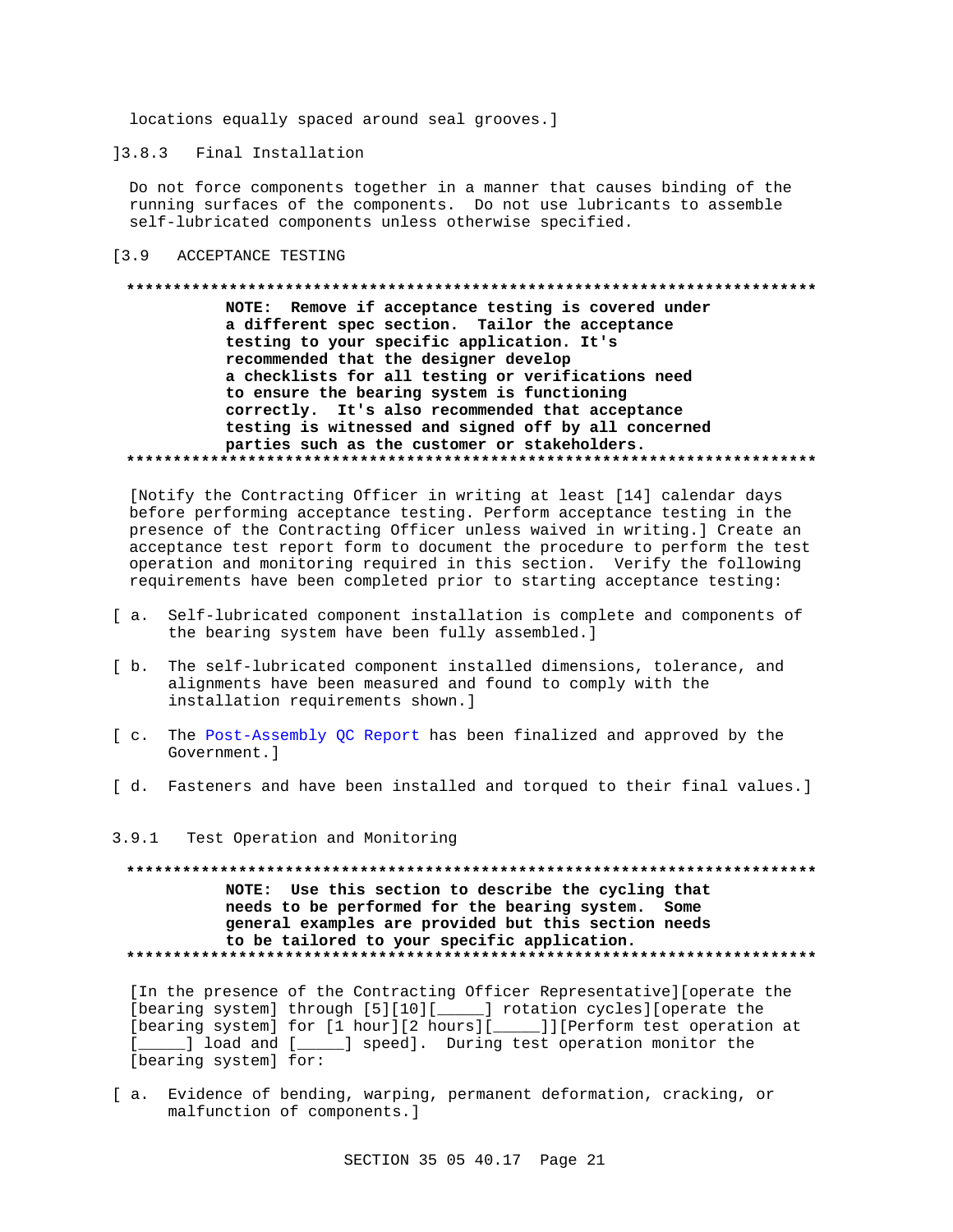- [ b. Abnormal noise, stick-slip movements, vibration, or overheating of the self-lubricated components.]
- [ c. Evidence of bearing movement or deformation.]

Stop test operation immediately if any of these deficiencies are observed. Investigate and correct deficiencies prior to proceeding with test operations. After completing test operation the [Contracting Officer Representative] will examine the [bearing system] and, if found to comply with the contract requirements, it will be accepted [by signature by all parties]. [Signatures and acceptance will not occur until deficiencies have been corrected.]

## 3.9.2 Test Report

Upon successful completion [and signoff] of the acceptance tests submit an Acceptance Test Report documenting the test operations performed, the monitoring checks performed, deficiencies discovered and their resolution, [and showing final signoff by all parties].

## ]3.10 OPERATION AND MAINTENANCE MANUALS

[In addition to the requirements of Section 01 78 00 CLOSEOUT SUBMITTALS,] [Provide][five][three][\_\_\_\_\_][printed and bound][PDF format] [legible] copies of the following information in the Operation and Maintenance Manuals. All information must be the most current and approved copy, reflecting any changes made during the construction process:

- a. Shop Drawings.
- [ b. Field Installation Drawings.]
	- c. Self-Lubricated Material Product Data.
- [ d. Seal Product Data.]
- [ e. Self-Lubricated Material Manufacturer's Warranty.]
- [ f. FCB Material Certifications.]
	- g. Post-Assembly QC Report
	- h. Acceptance Test Report
- [ i. Photographs showing the installed self-lubricated components]
- [ j. Guidance for when self-lubricated components need to be replaced]
- 3.11 TRAINING

Provide field training conducted by the [self-lubricated material manufacturer] [erecting engineer] for operating staff after each system is functionally complete but prior to final acceptance. The training must be given for a period of not less than [four][\_\_\_\_\_] hours. Cover [operation], [inspection], and [maintenance] of [the self-lubricated bearing systems] include the items contained in the operation and maintenance manuals. Do not perform training until operation and